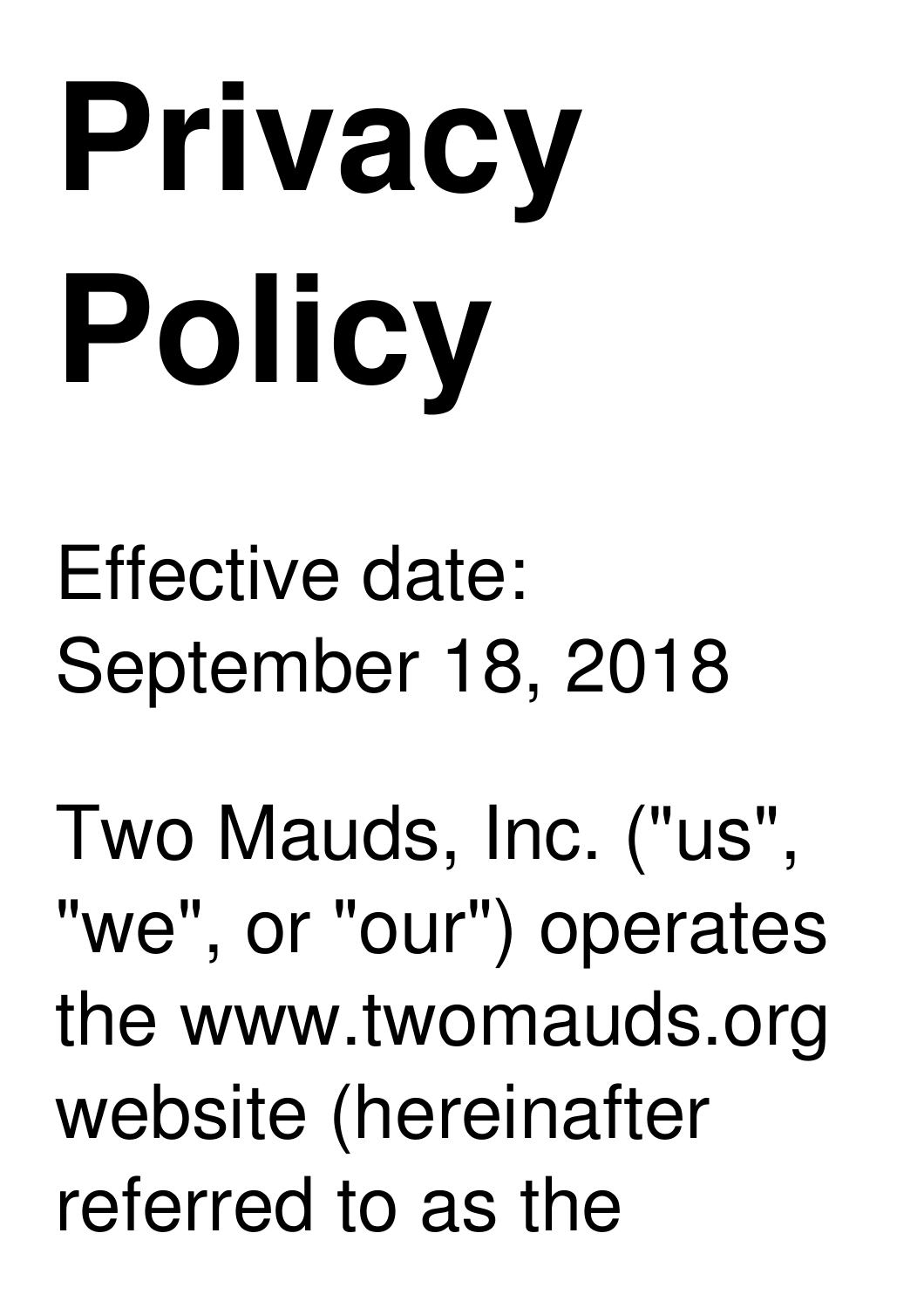### "Service").

This page informs you of our policies regarding the collection, use and disclosure of personal data when you use our Service and the choices you have associated with that data.

We use your data to provide and improve the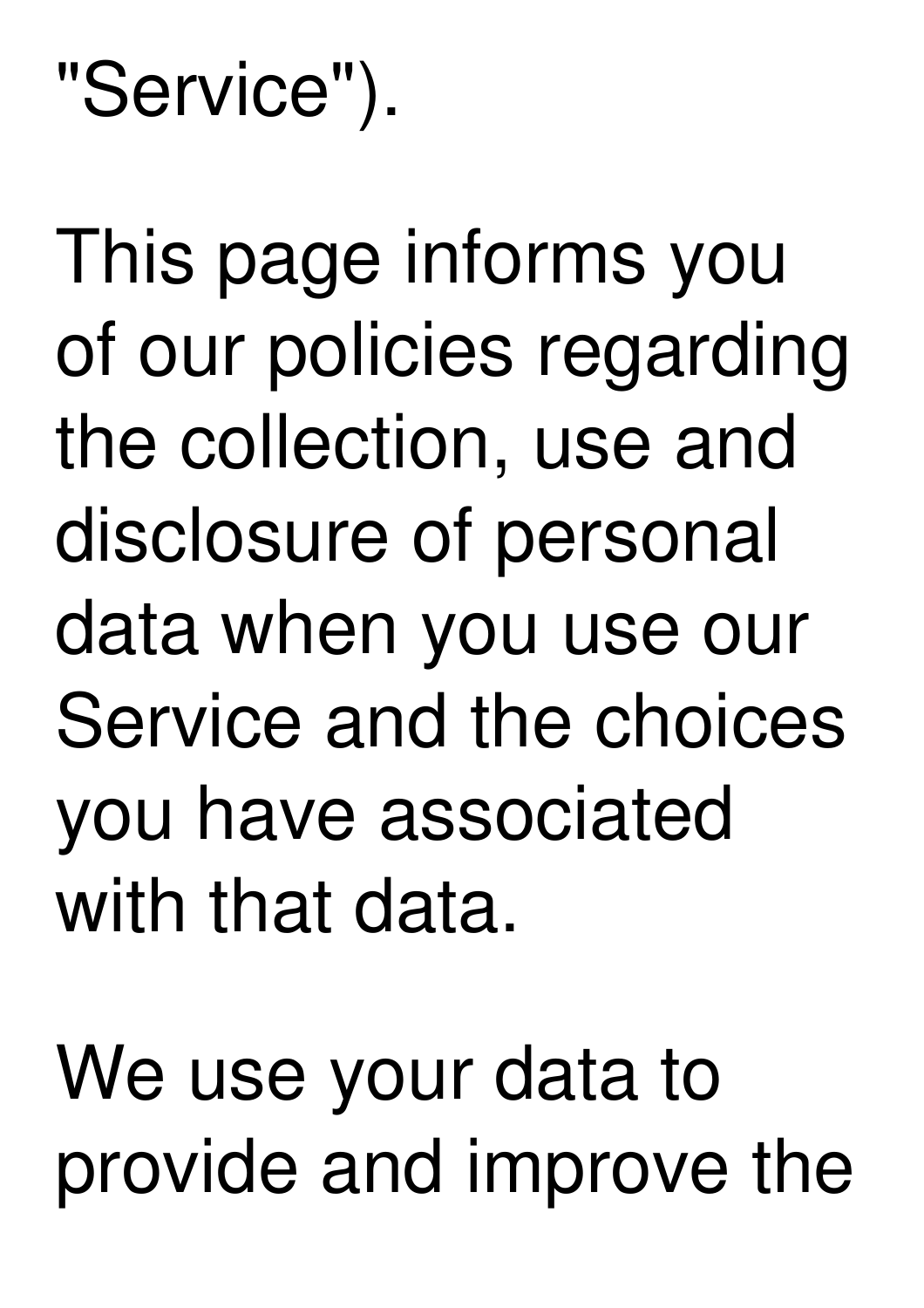Service. By using the Service, you agree to the collection and use of information in accordance with this policy. Unless otherwise defined in this Privacy Policy, the terms used in this Privacy Policy have the same meanings as in our Terms and Conditions, accessible from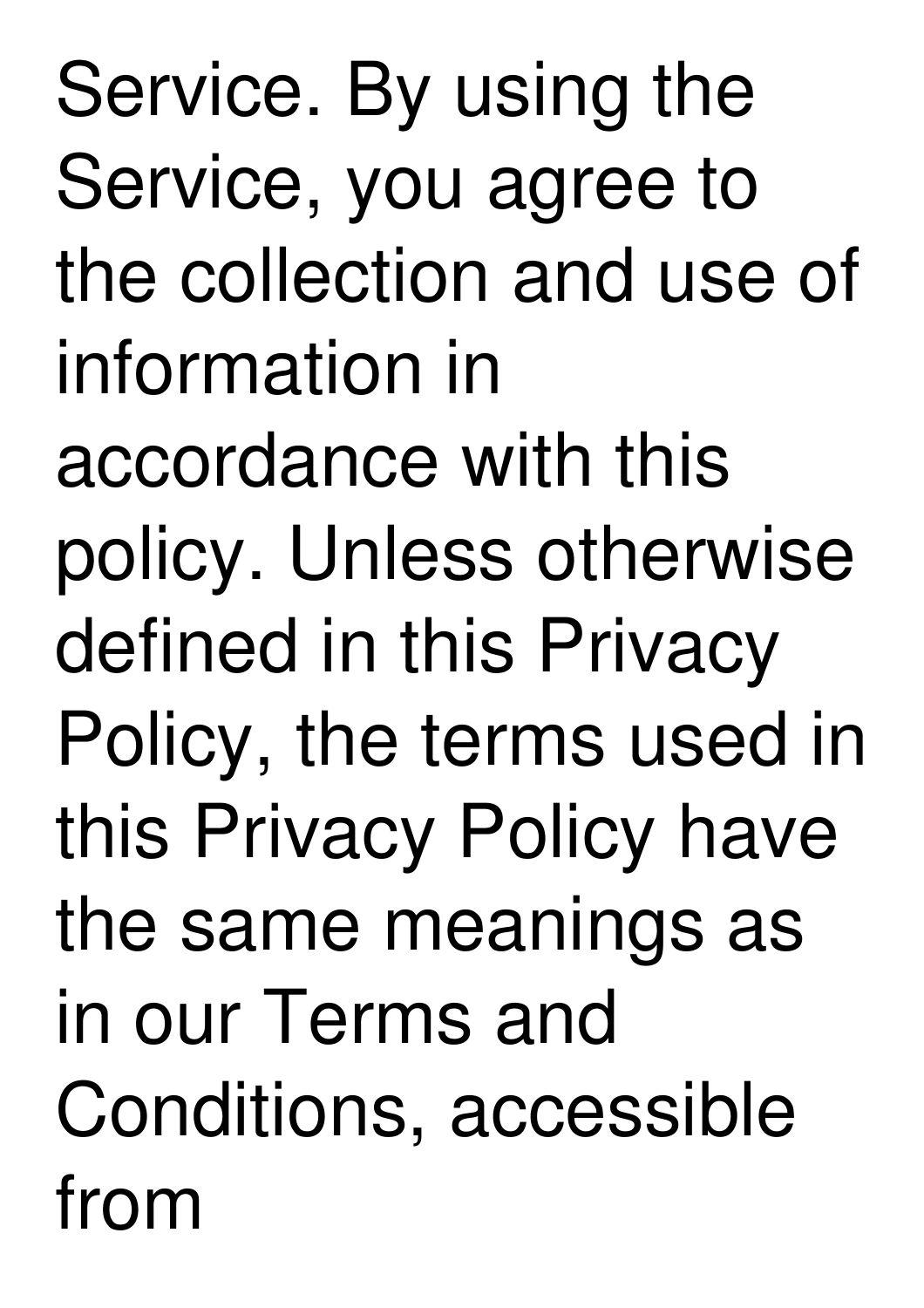#### www.twomauds.org

## **Definitions**

### **Service**

### Service is the www.twomauds.org website operated by Two Mauds, Inc.

**Personal Data**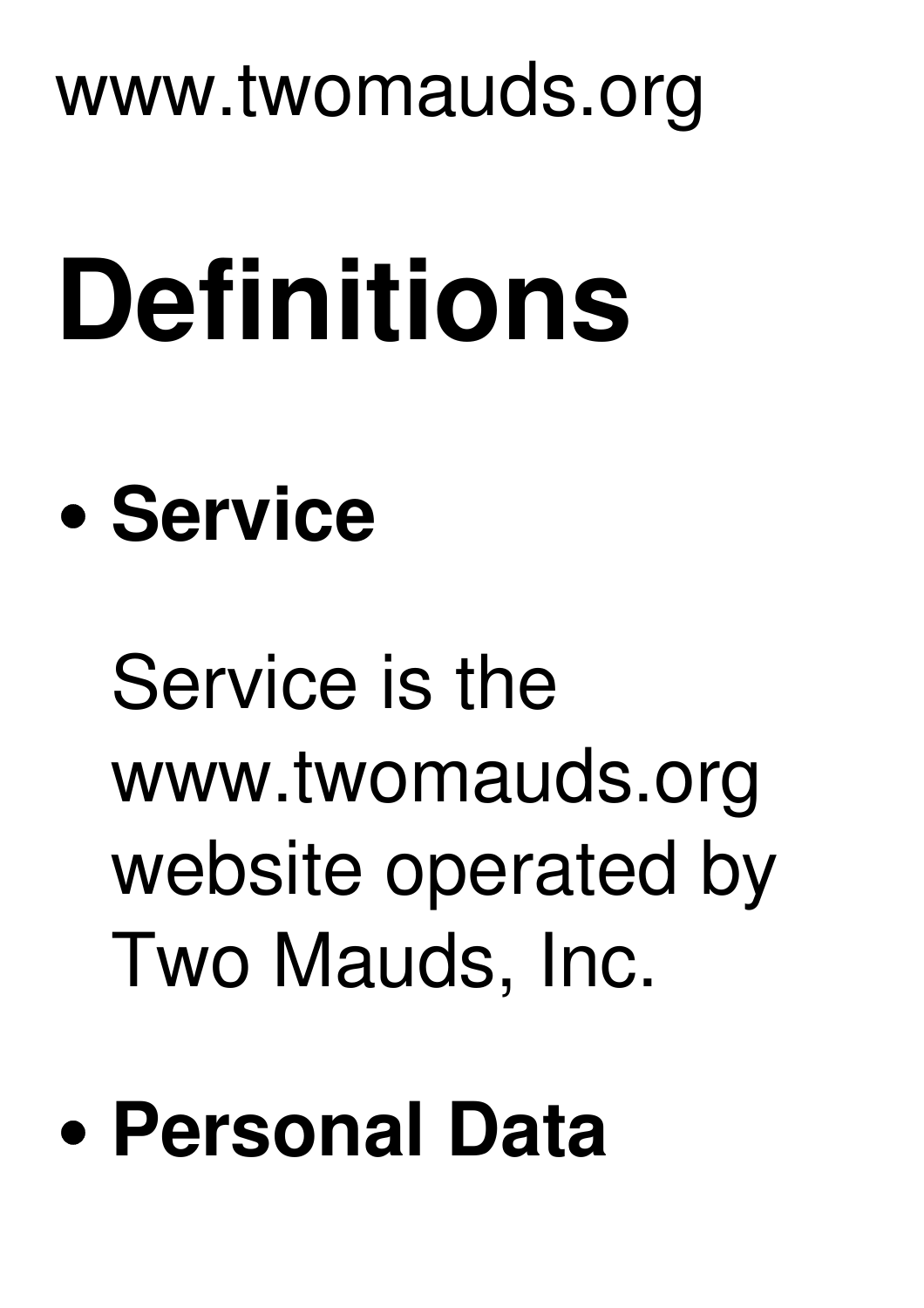Personal Data means data about a living individual who can be identified from those data (or from those and other information either in our possession or likely to come into our possession).

### **Usage Data**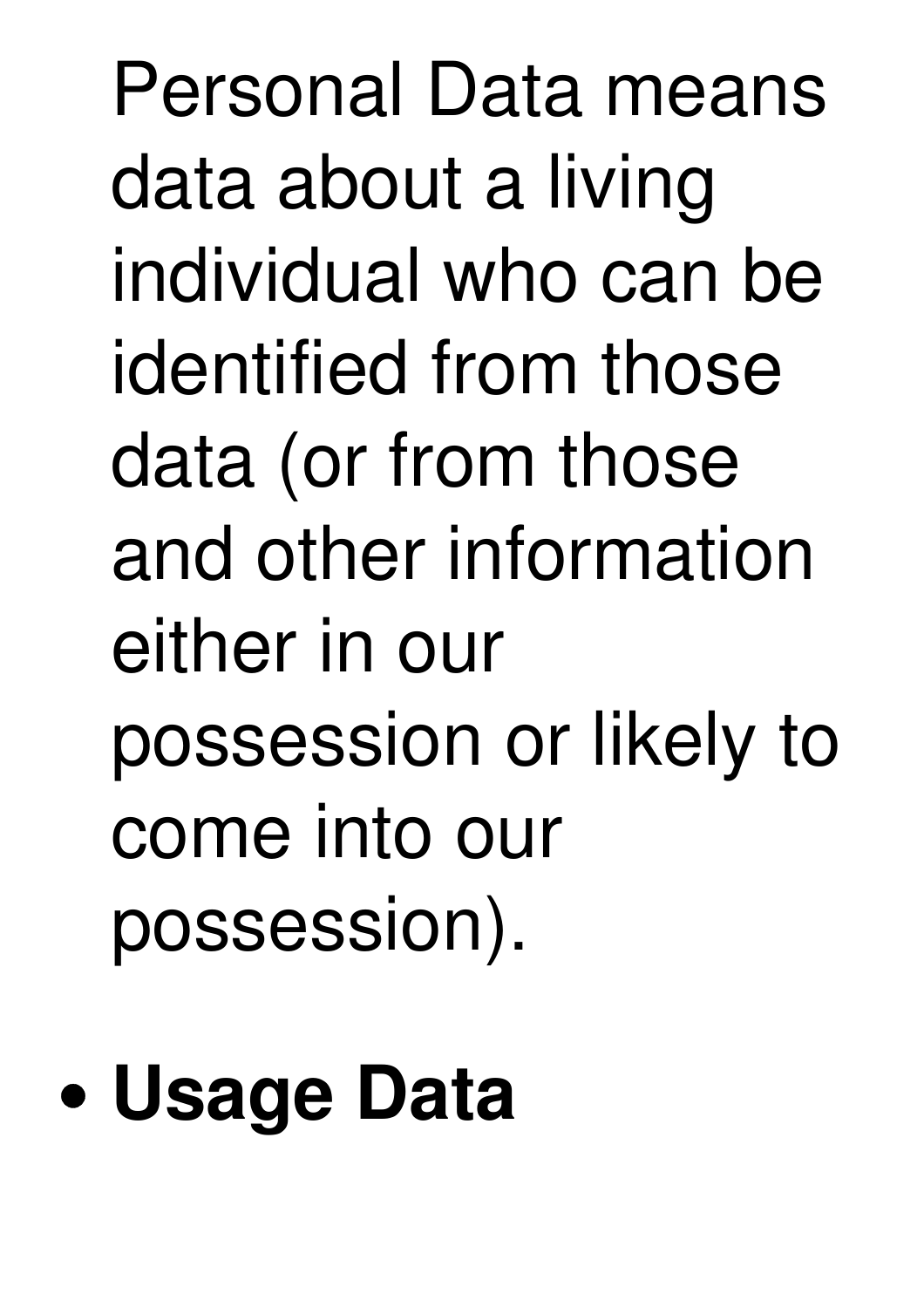Usage Data is data collected automatically either generated by the use of the Service or from the Service infrastructure itself (for example, the duration of a page visit).

**Cookies**

Cookies are small files stored on your device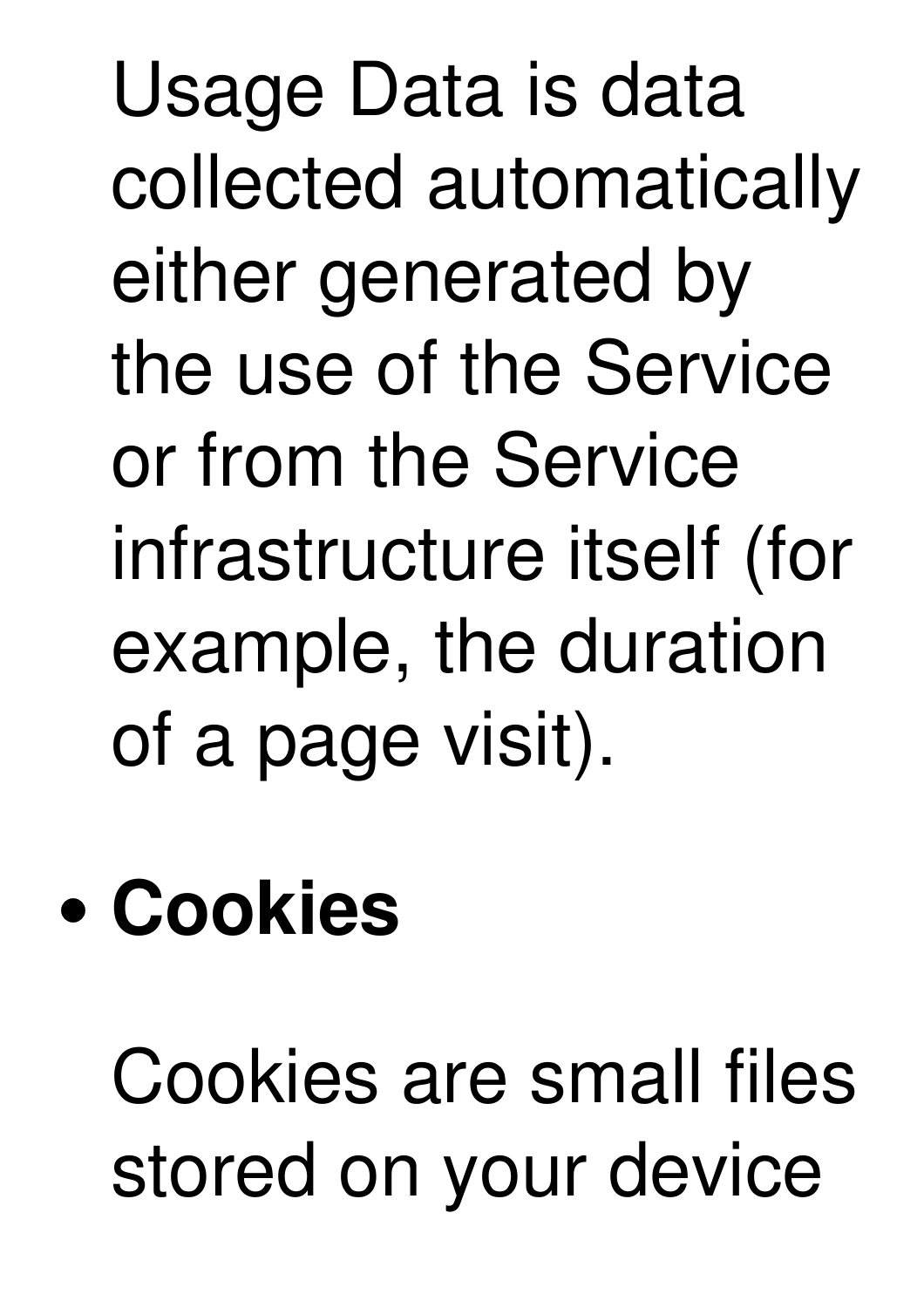(computer or mobile device).

## **Information Collection and Use**

We collect several different types of information for various purposes to provide and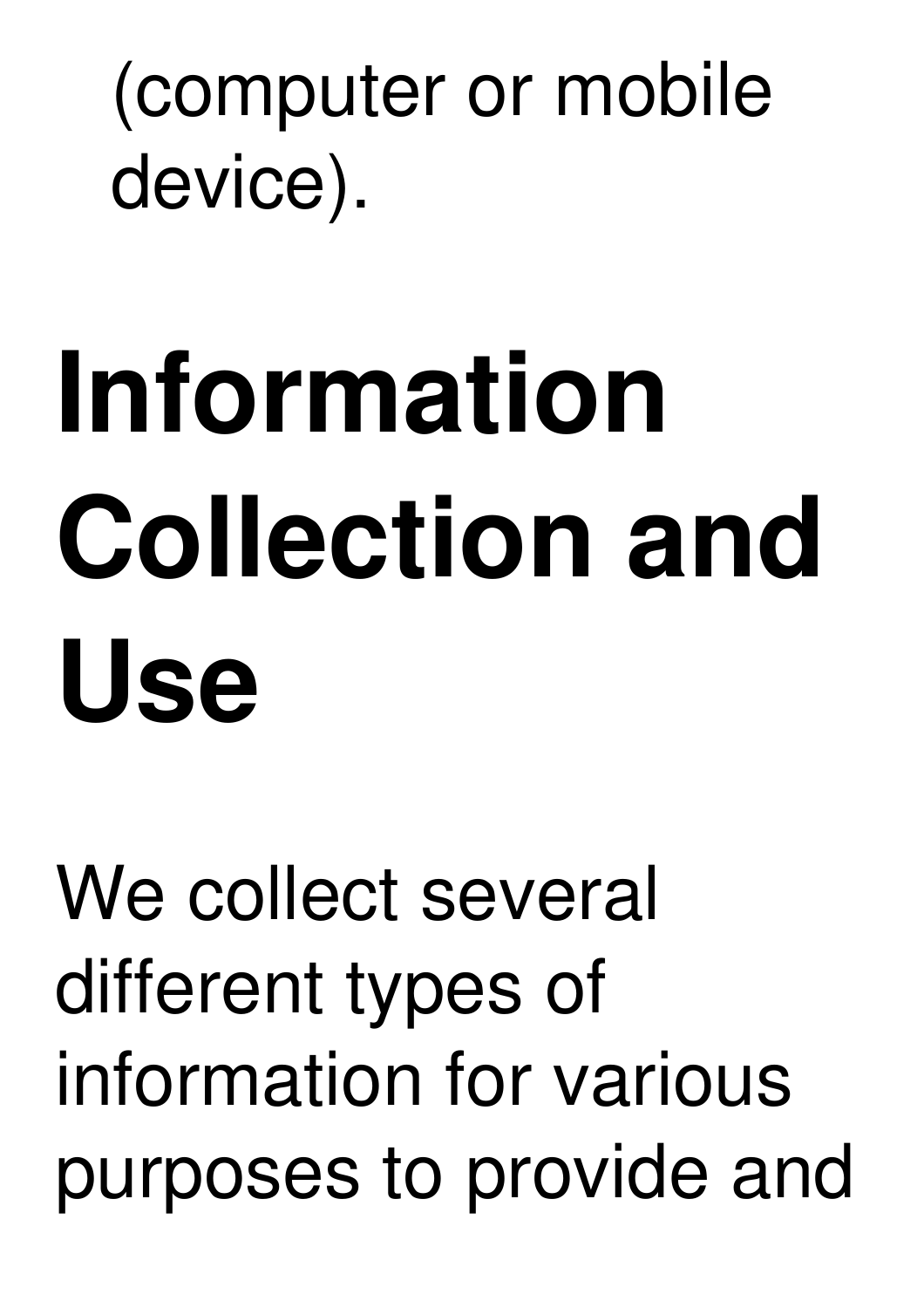improve our Service to you.

### **Types of Data Collected**

### **Personal Data**

While using our Service, we may ask you to provide us with certain personally identifiable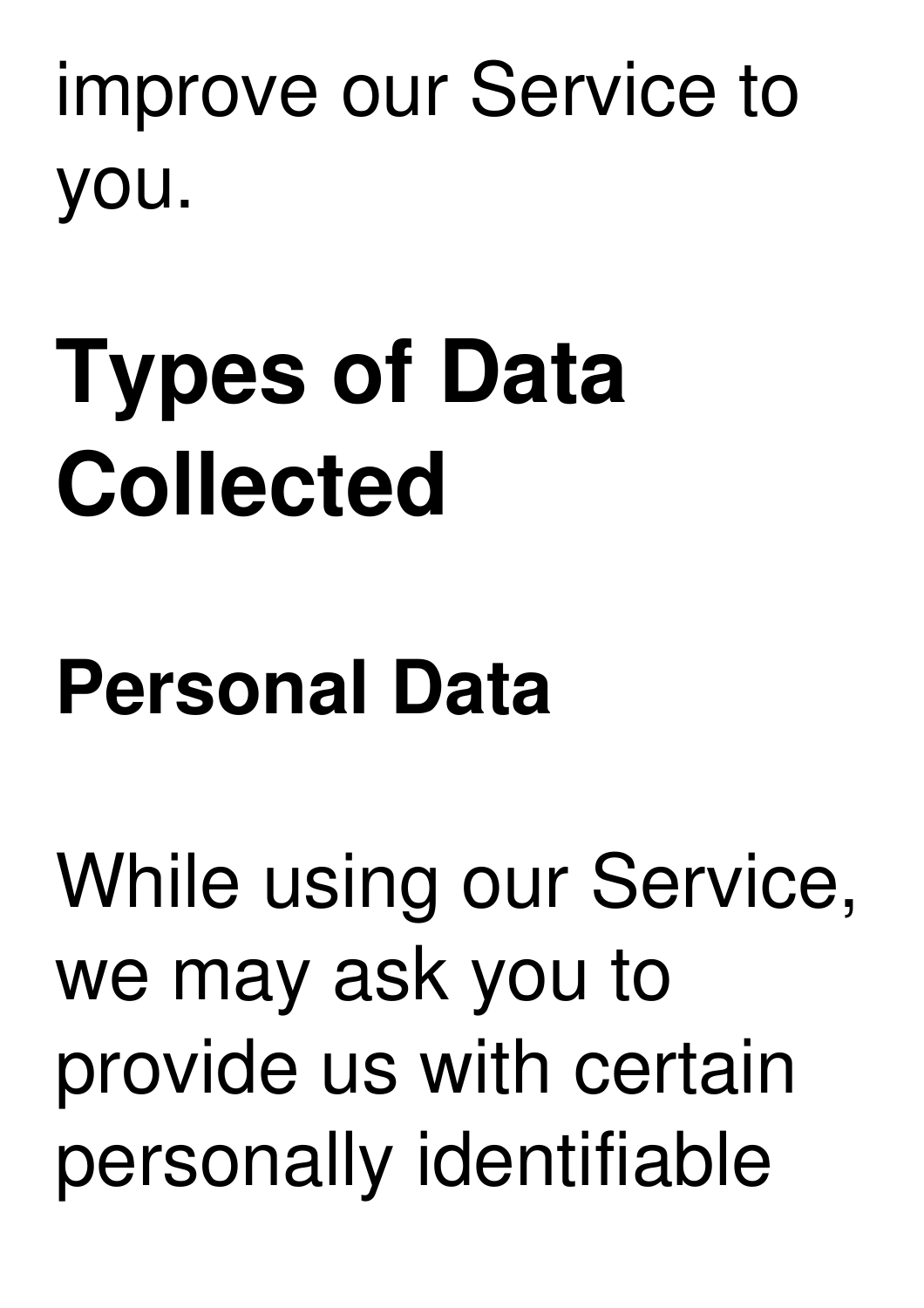information that can be used to contact or identify you ("Personal Data"). Personally identifiable information may include, but is not limited to:

- Email address
- First name and last name
- Cookies and Usage Data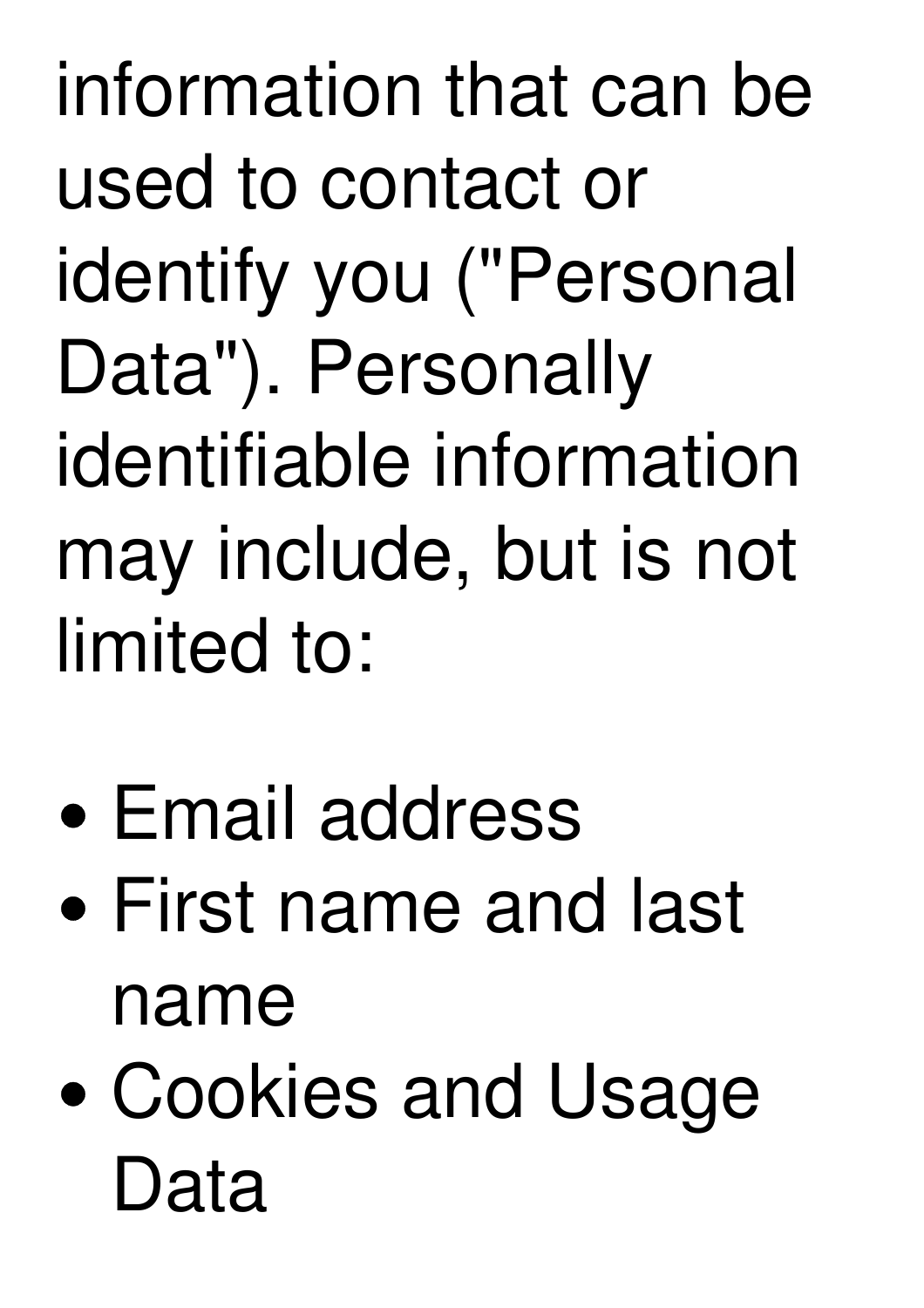### **Usage Data**

We may also collect information on how the Service is accessed and used ("Usage Data"). This Usage Data may include information such as your computer's Internet Protocol address (e.g. IP address), browser type, browser version, the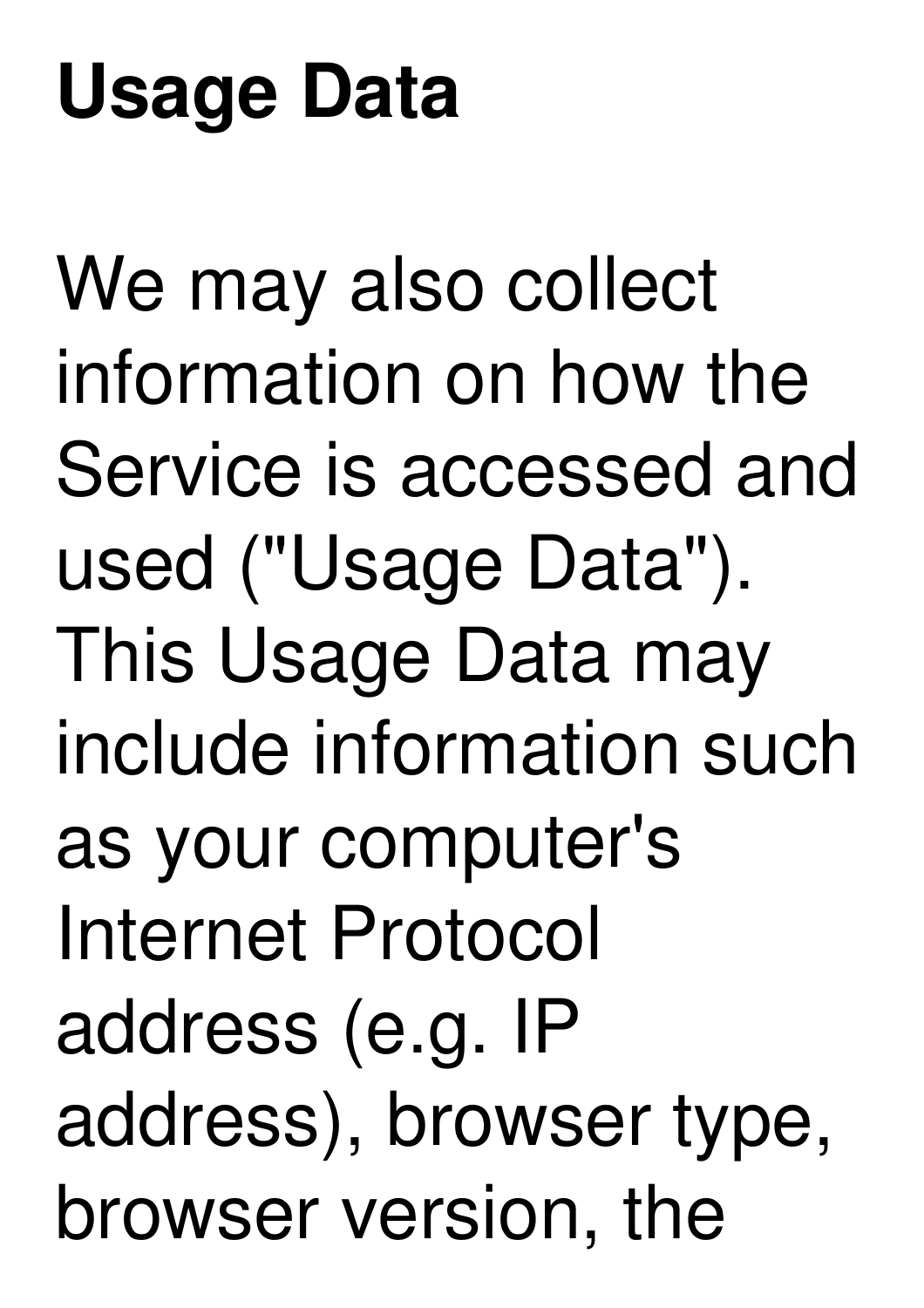pages of our Service that you visit, the time and date of your visit, the time spent on those pages, unique device identifiers and other diagnostic data.

### **Tracking & Cookies Data**

We use cookies and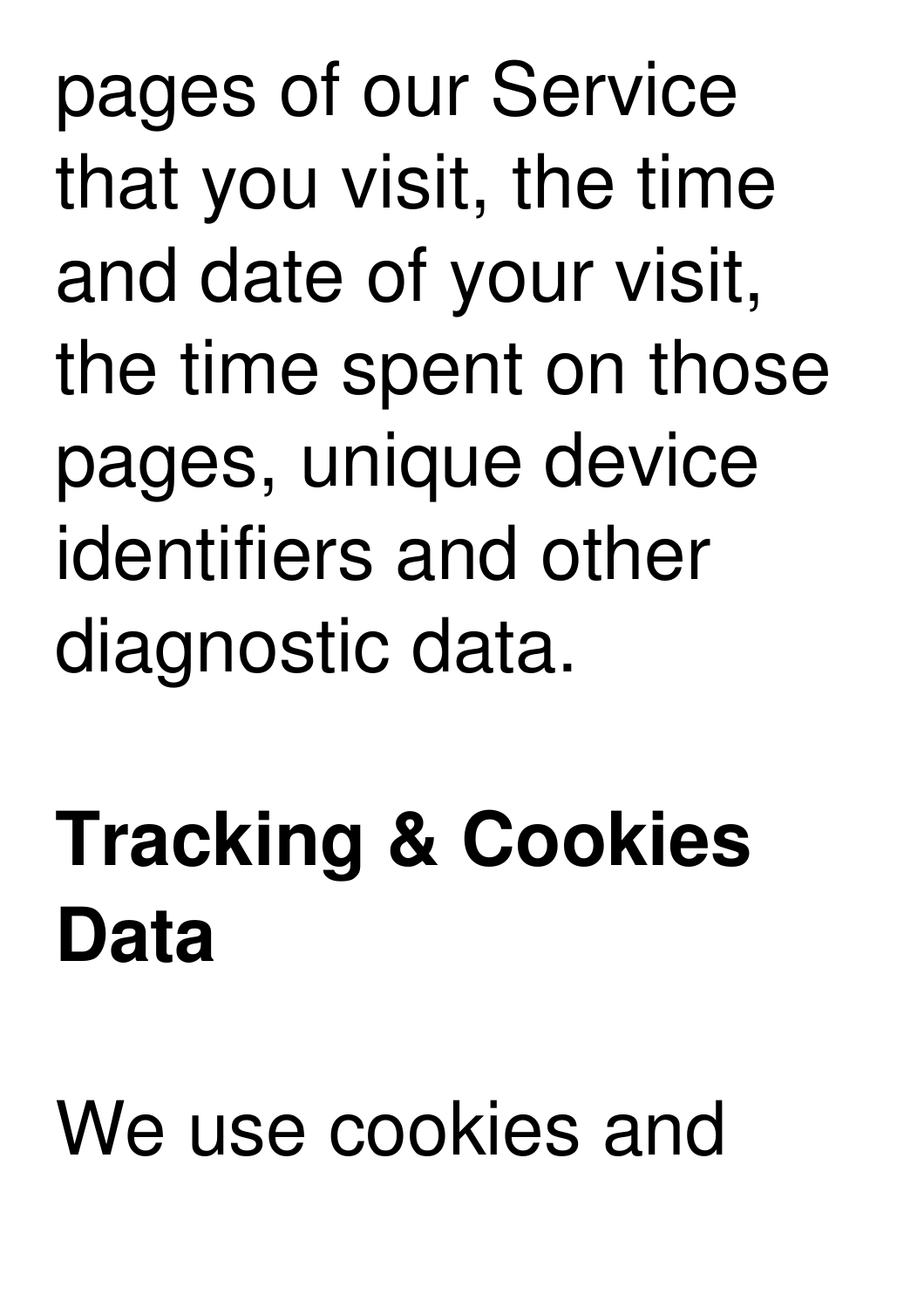similar tracking technologies to track the activity on our Service and we hold certain information.

Cookies are files with a small amount of data which may include an anonymous unique identifier. Cookies are sent to your browser from a website and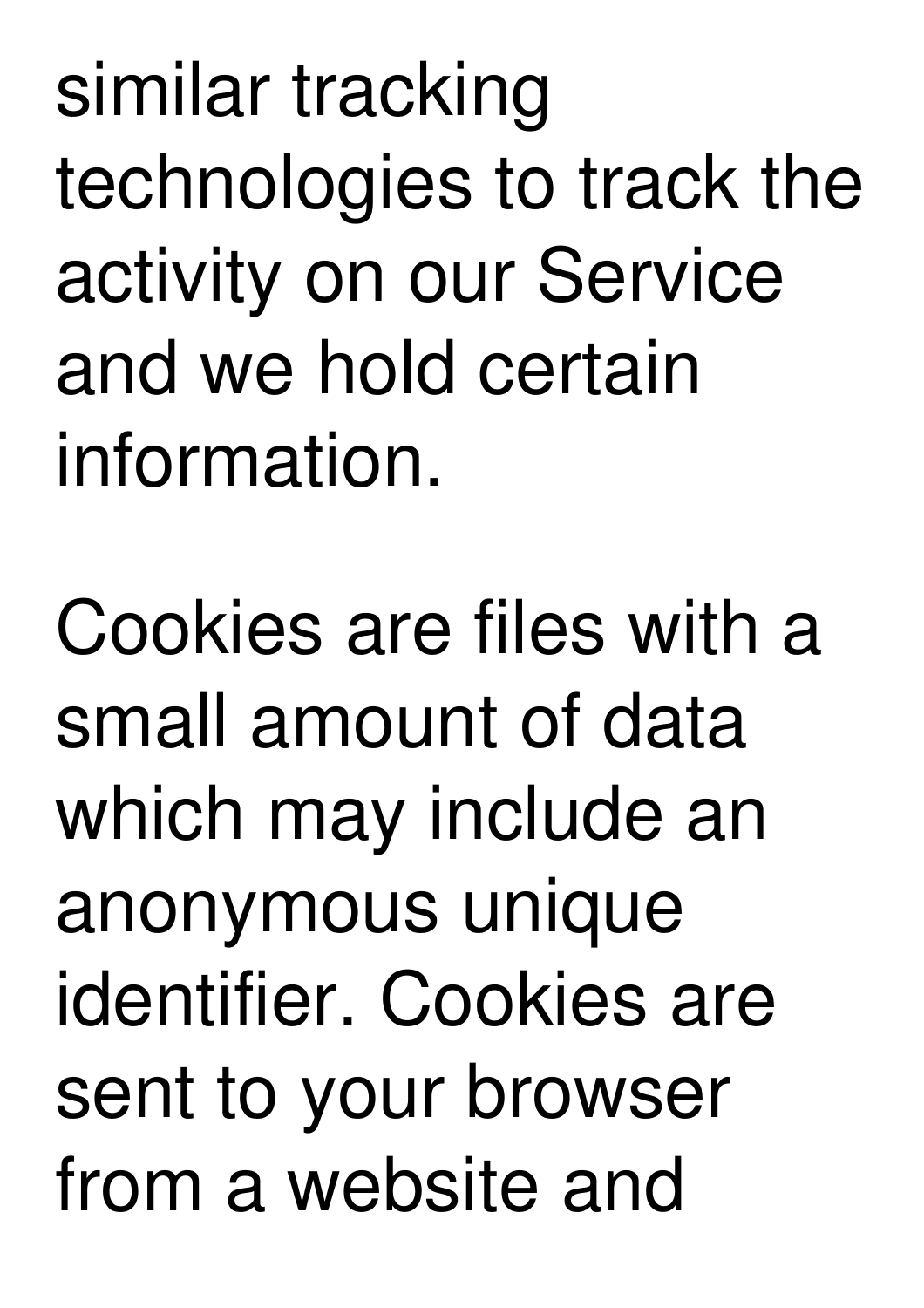stored on your device. Other tracking technologies are also used such as beacons, tags and scripts to collect and track information and to improve and analyse our Service.

You can instruct your browser to refuse all cookies or to indicate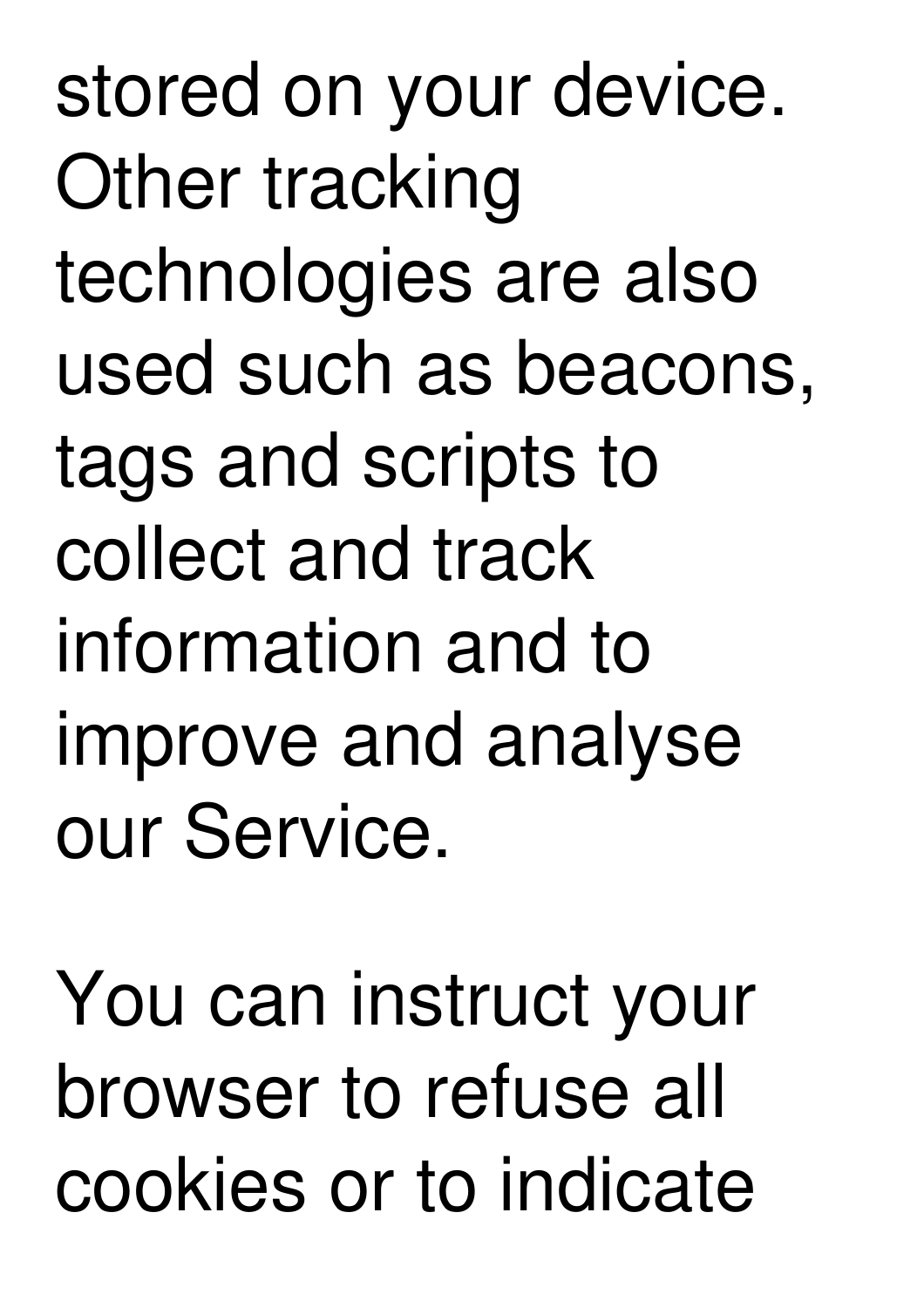when a cookie is being sent. However, if you do not accept cookies, you may not be able to use some portions of our Service.

Examples of Cookies we use:

**Session Cookies.** We use Session Cookies to operate our Service.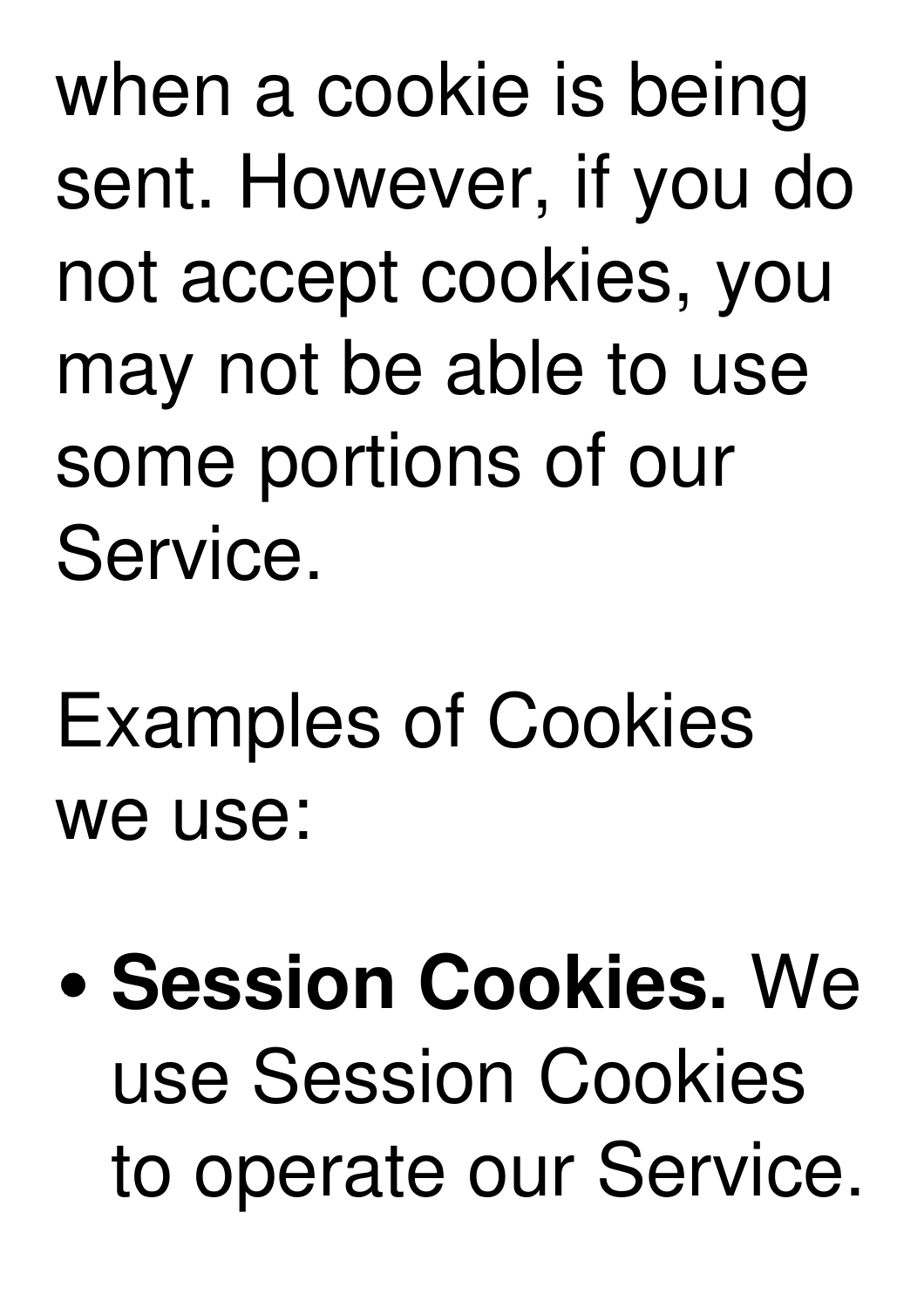- **Preference Cookies.** We use Preference Cookies to remember your preferences and various settings.
- **Security Cookies.** We use Security Cookies for security purposes.

## **Use of Data**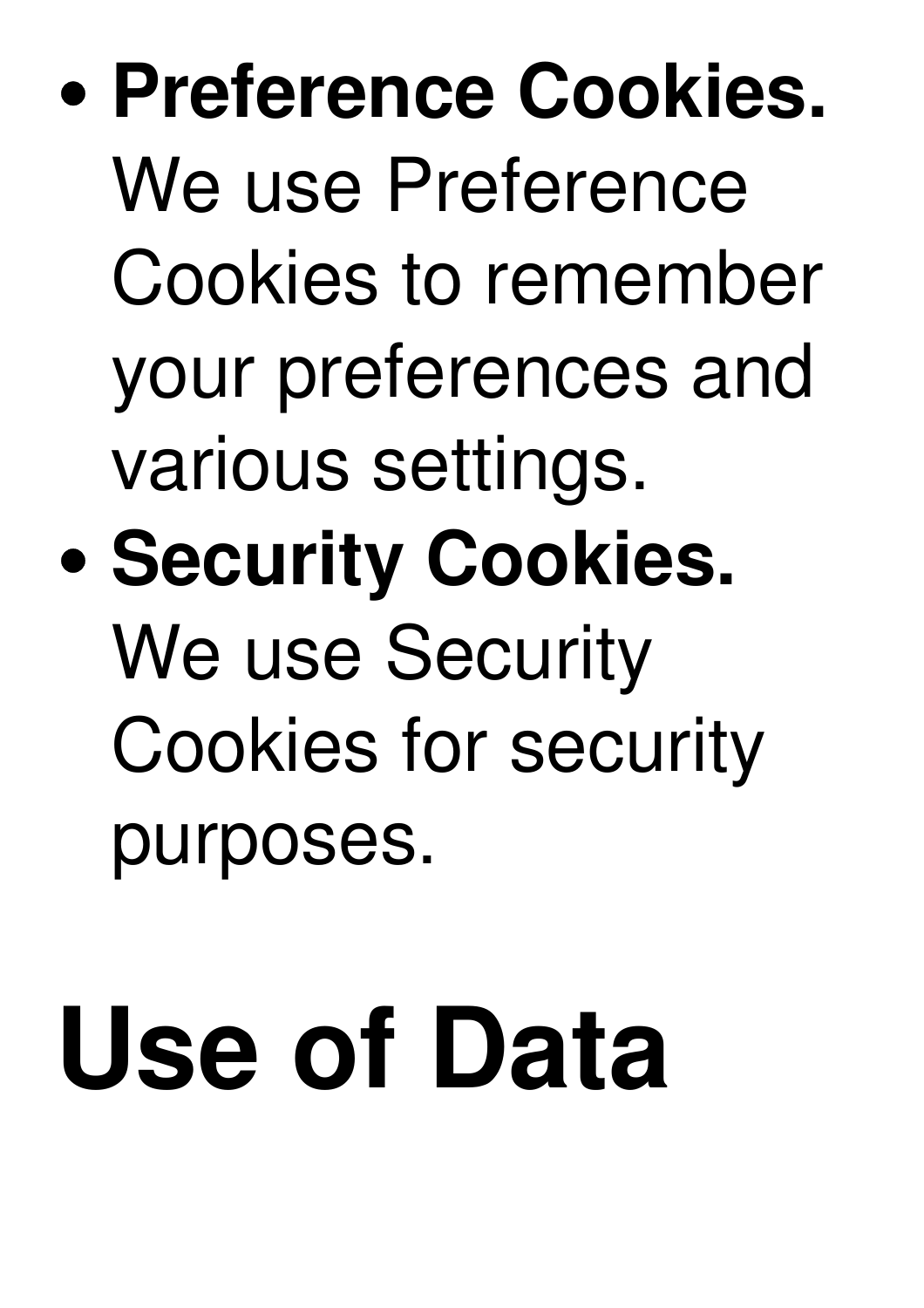Two Mauds, Inc. uses the collected data for various purposes:

- To provide and maintain our Service
- To notify you about changes to our Service
- To allow you to participate in interactive features of our Service when you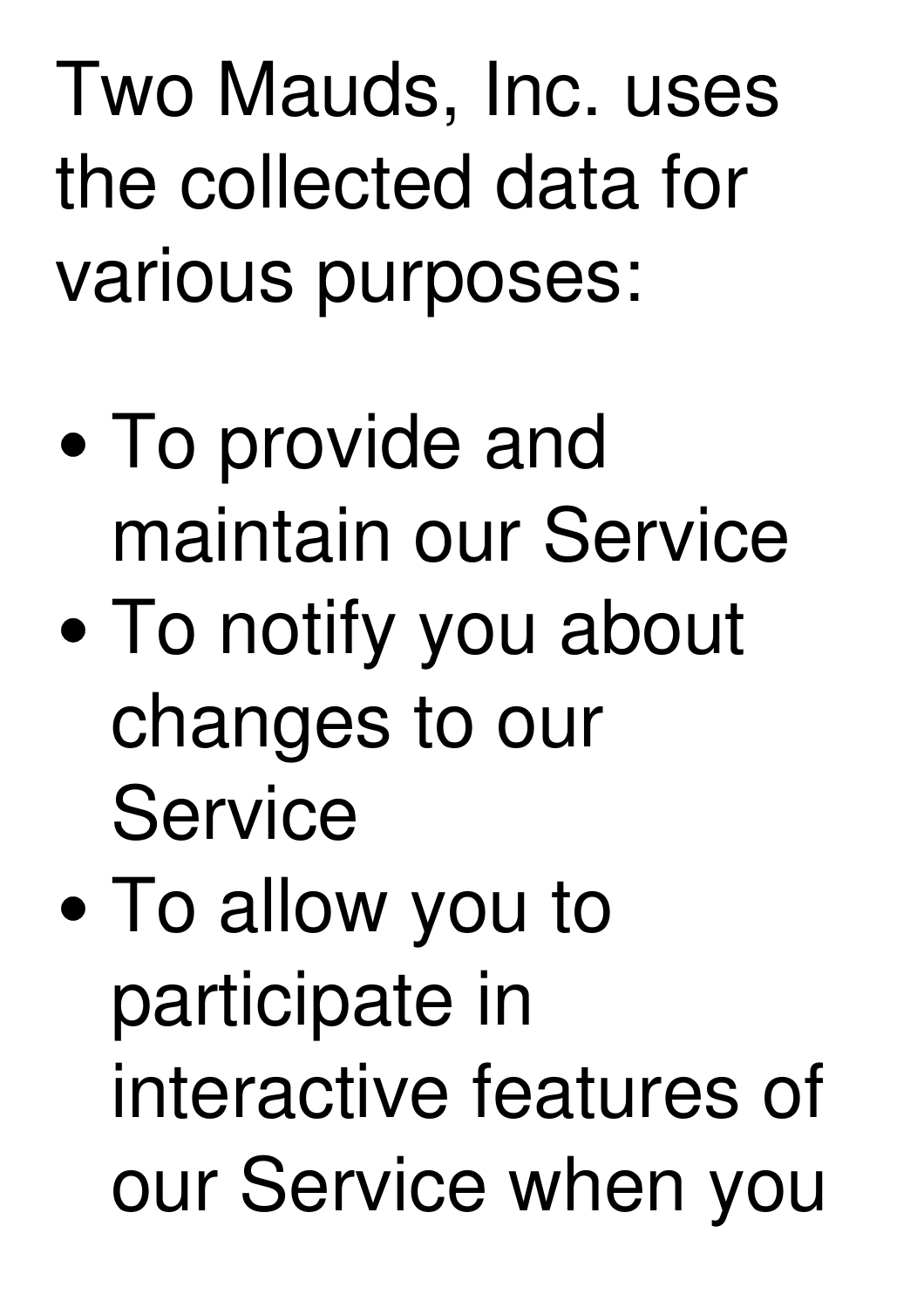## choose to do so

- To provide customer support
- To gather analysis or valuable information so that we can improve our Service
- To monitor the usage of our Service
- To detect, prevent and address technical issues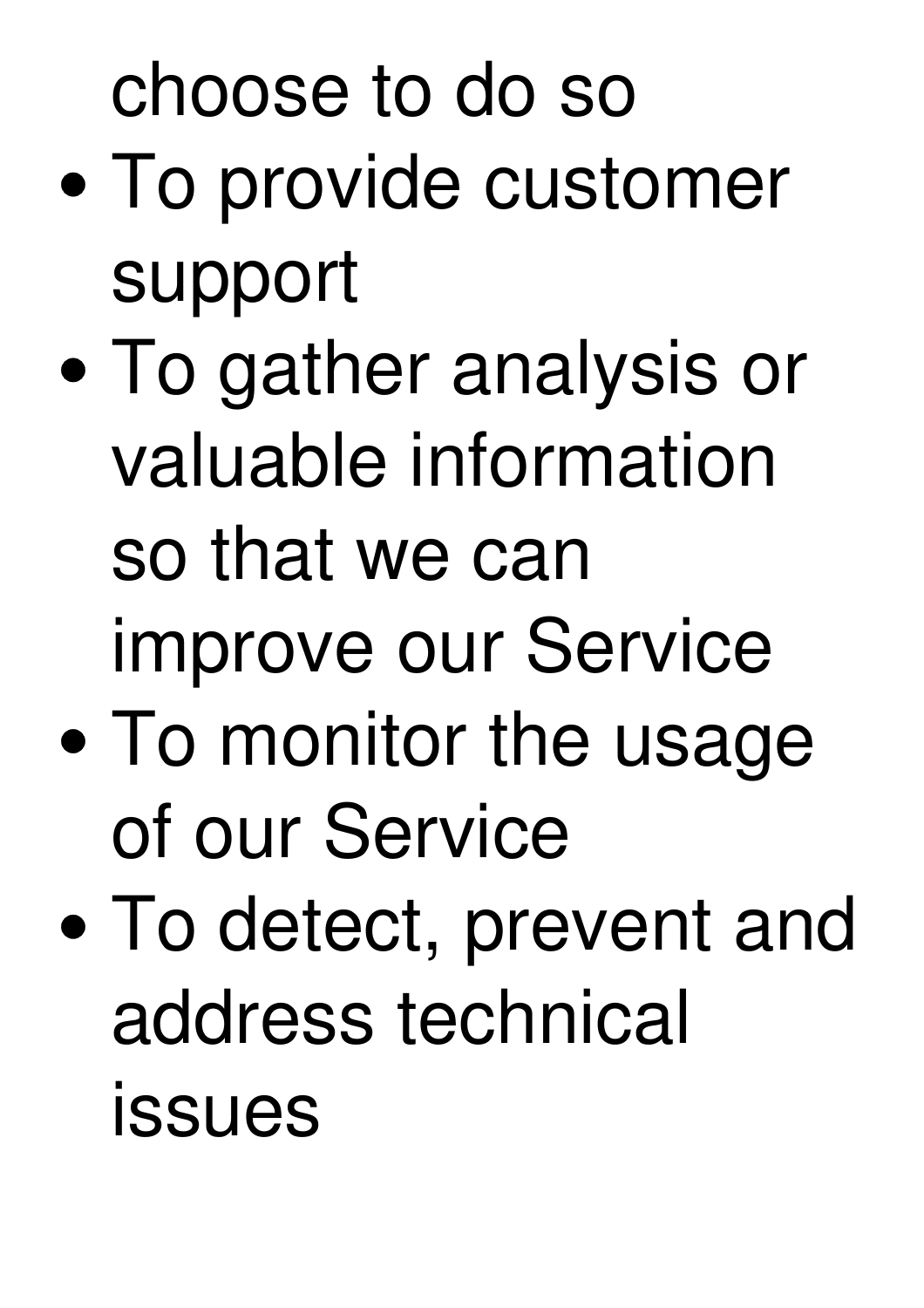## **Transfer of Data**

Your information, including Personal Data, may be transferred to and maintained on computers located outside of your state, province, country or other governmental jurisdiction where the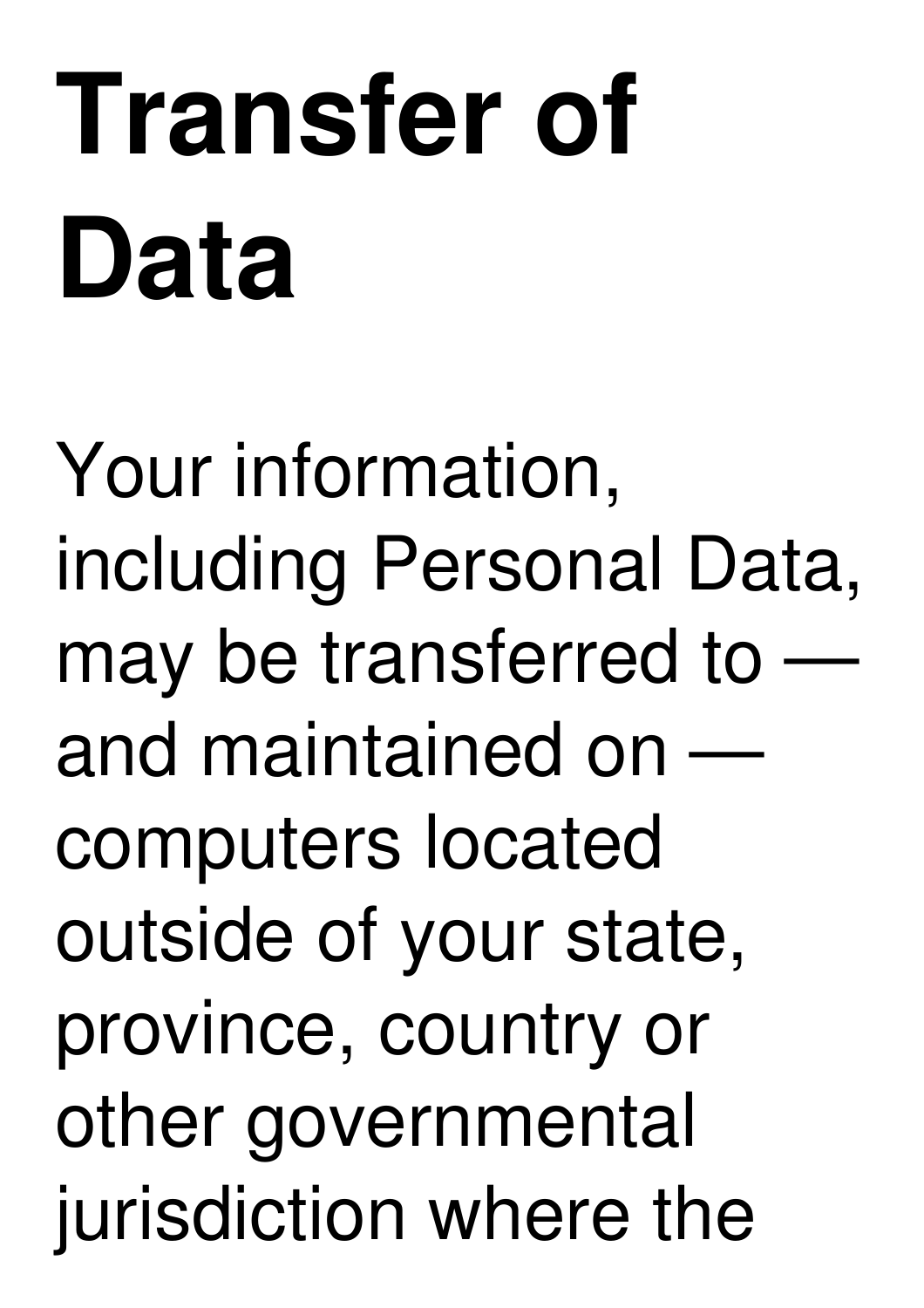data protection laws may differ from those of your jurisdiction.

If you are located outside United States and choose to provide information to us, please note that we transfer the data, including Personal Data, to United States and process it there.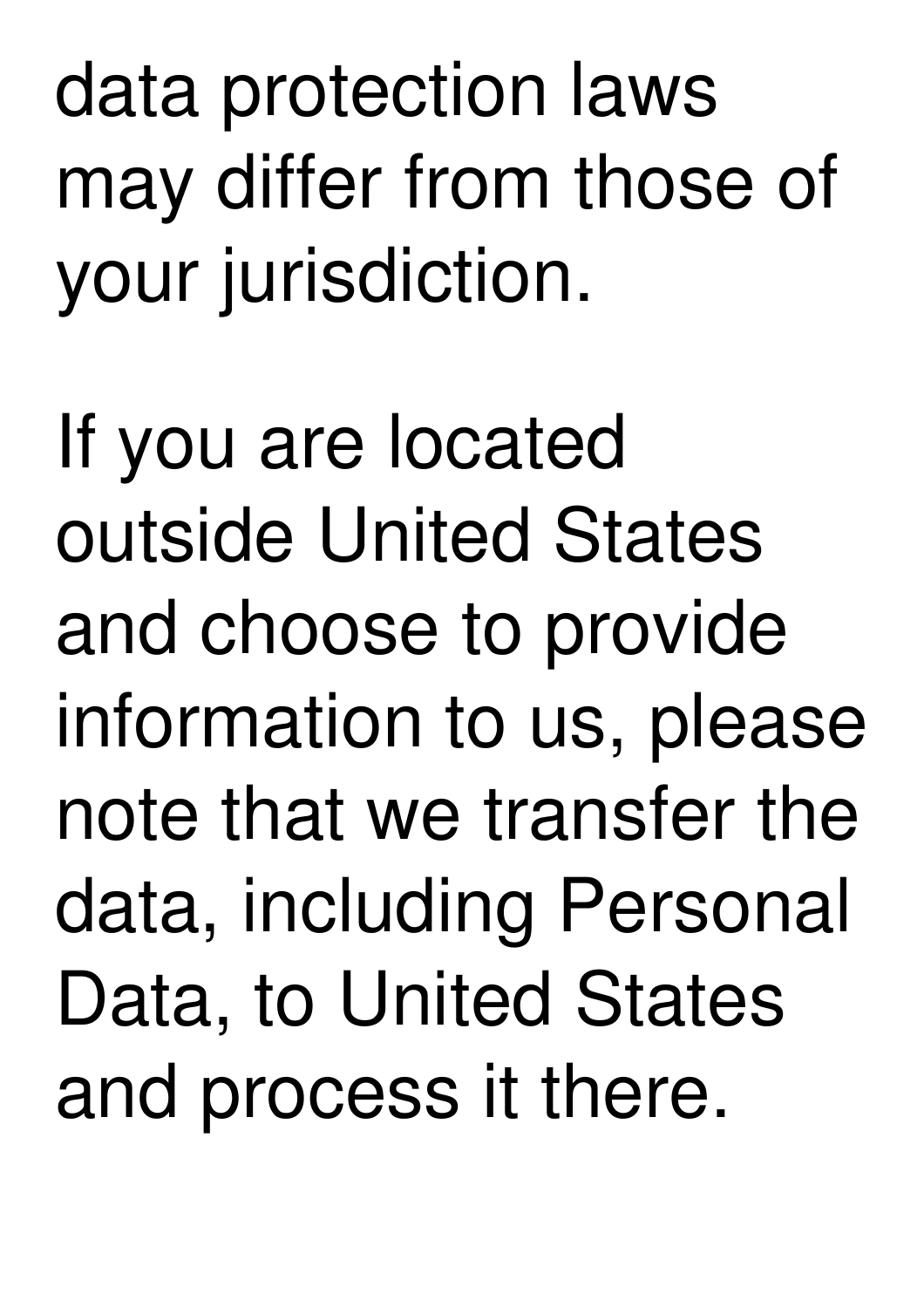Your consent to this Privacy Policy followed by your submission of such information represents your agreement to that transfer.

Two Mauds, Inc. will take all the steps reasonably necessary to ensure that your data is treated securely and in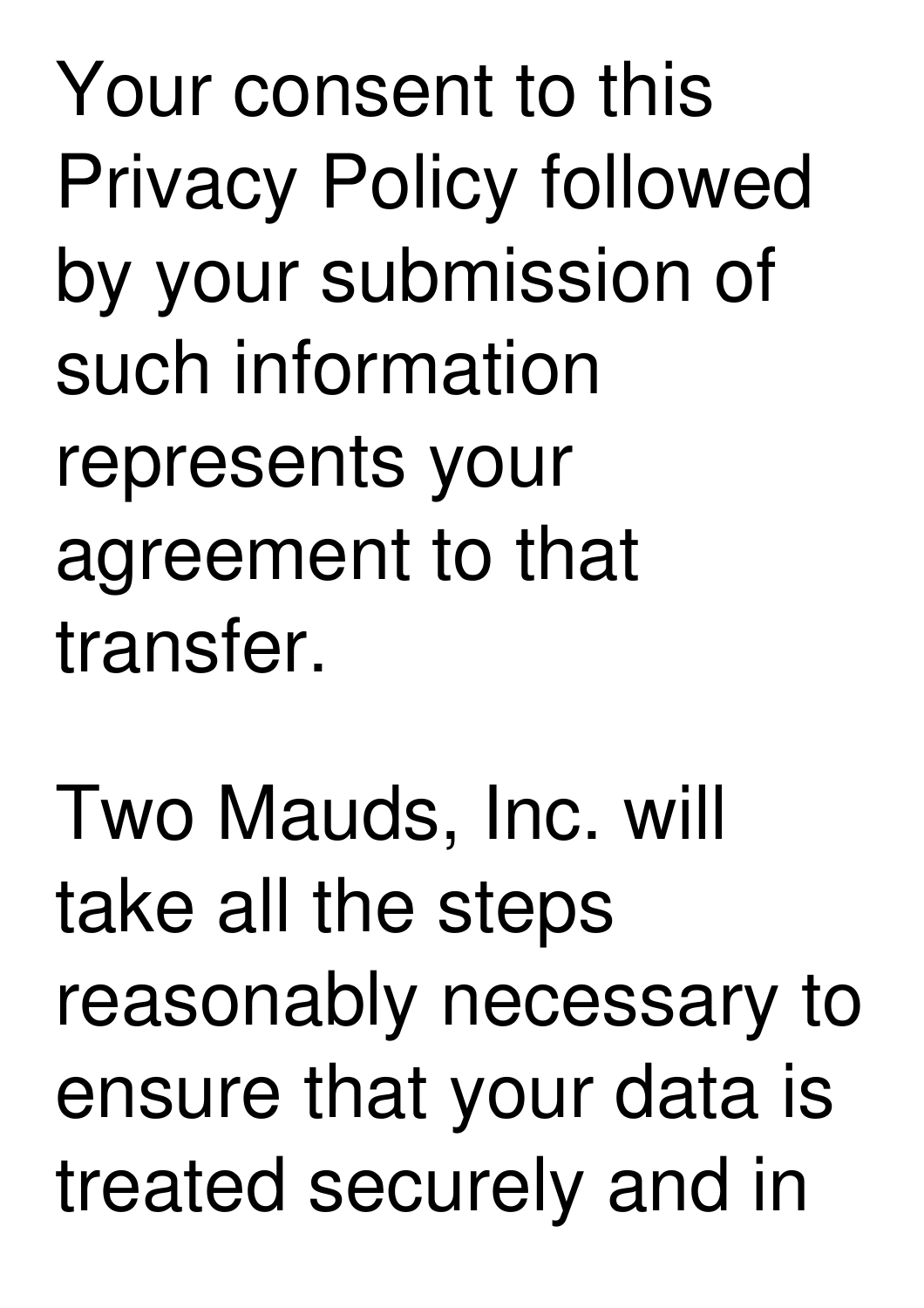accordance with this Privacy Policy and no transfer of your Personal Data will take place to an organisation or a country unless there are adequate controls in place including the security of your data and other personal information.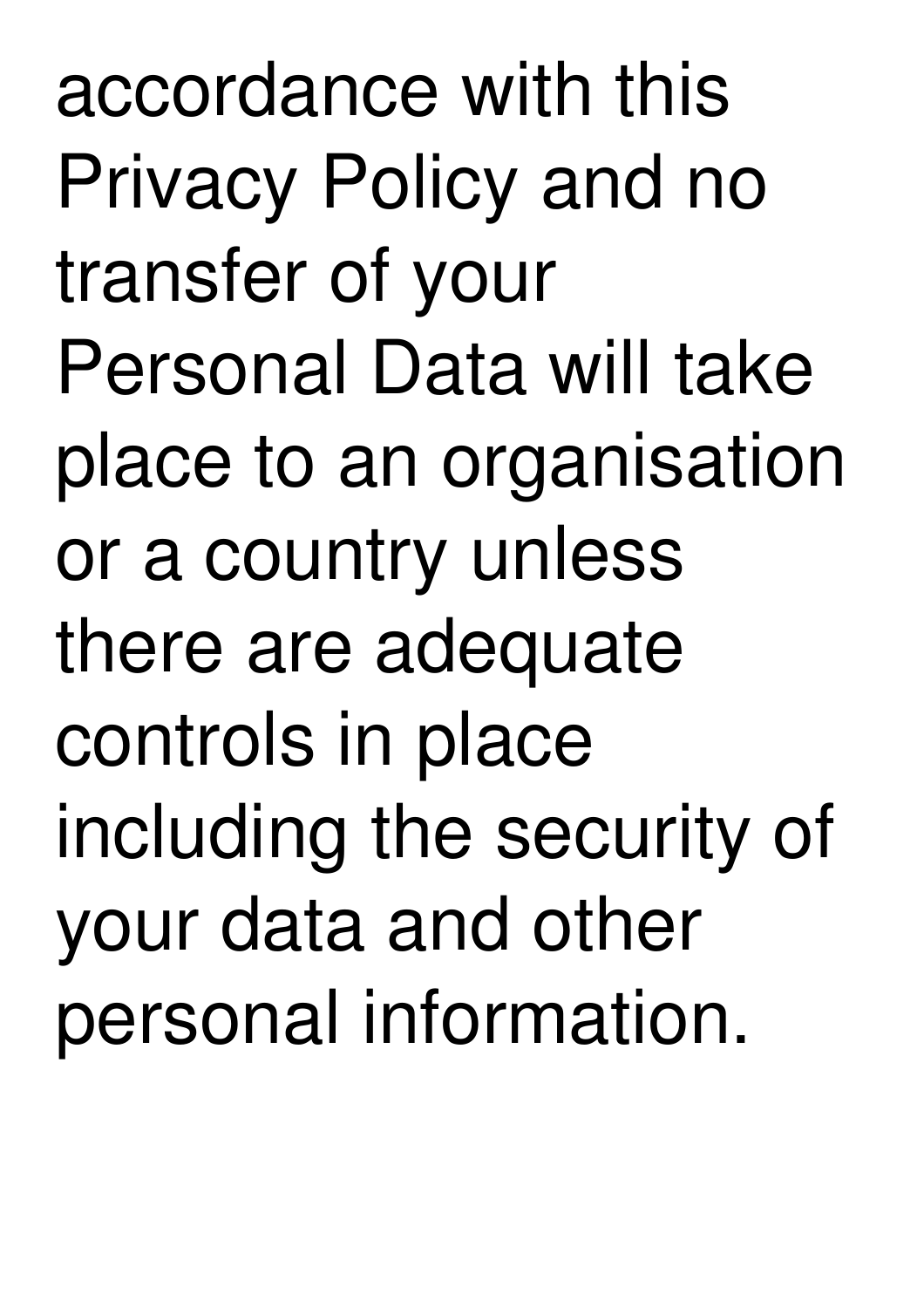## **Disclosure of Data**

### **Legal Requirements**

Two Mauds, Inc. may disclose your Personal Data in the good faith belief that such action is necessary to: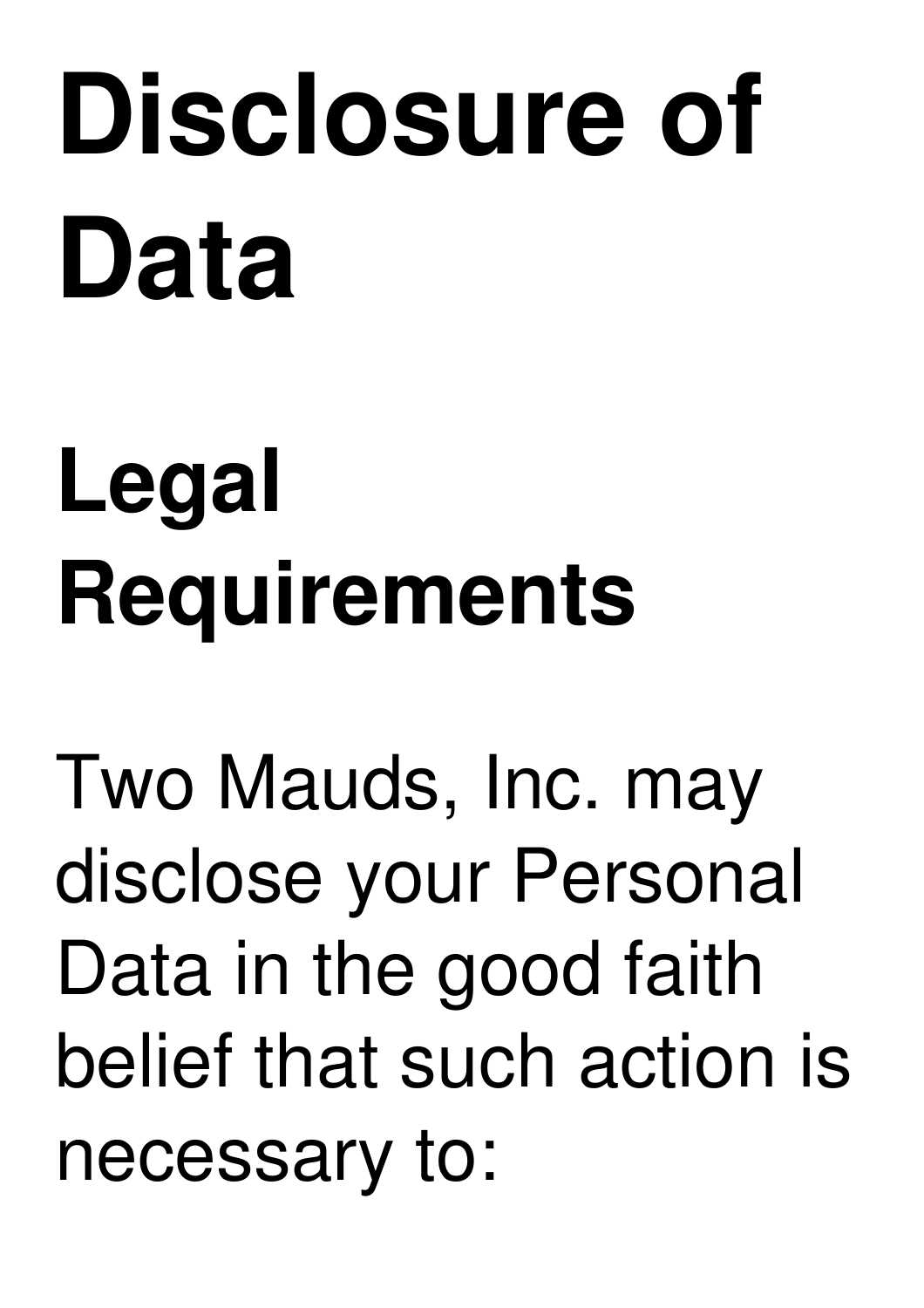- To comply with a legal obligation
- To protect and defend the rights or property of Two Mauds, Inc.
- To prevent or investigate possible wrongdoing in connection with the Service
- To protect the personal safety of users of the Service or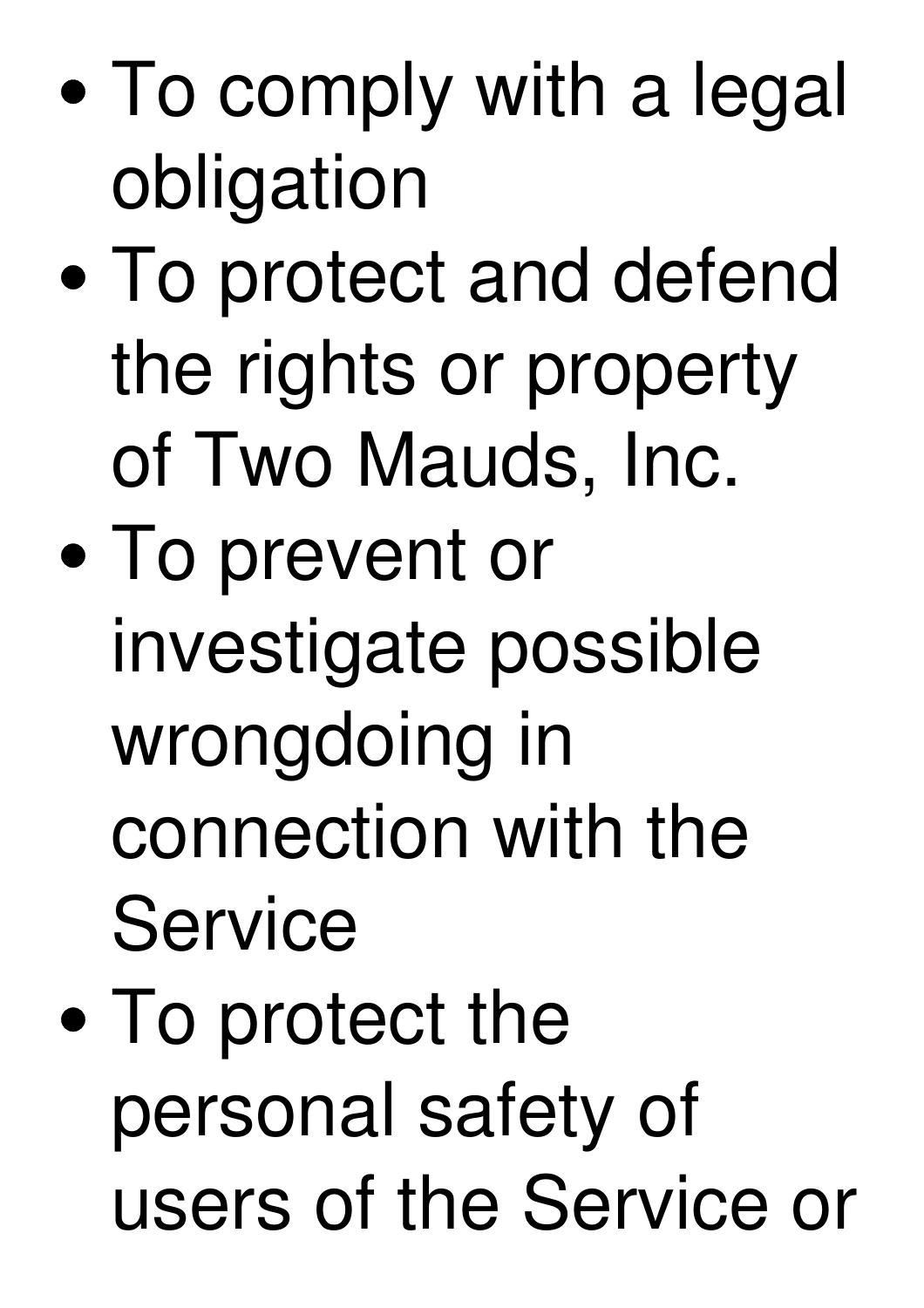the public To protect against legal liability

## **Security of Data**

The security of your data is important to us but remember that no method of transmission over the Internet or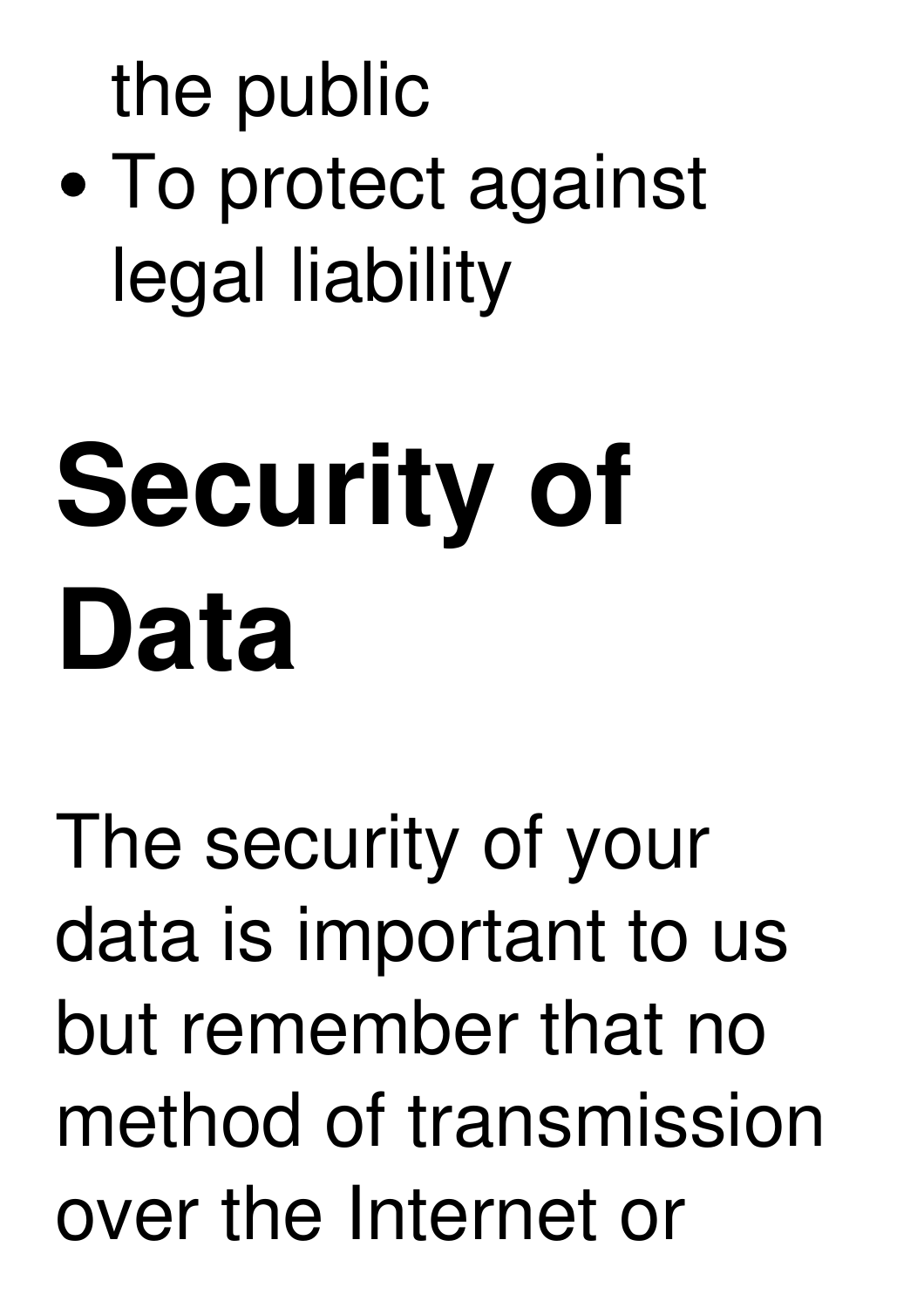method of electronic storage is 100% secure. While we strive to use commercially acceptable means to protect your Personal Data, we cannot guarantee its absolute security.

## **Service Providers**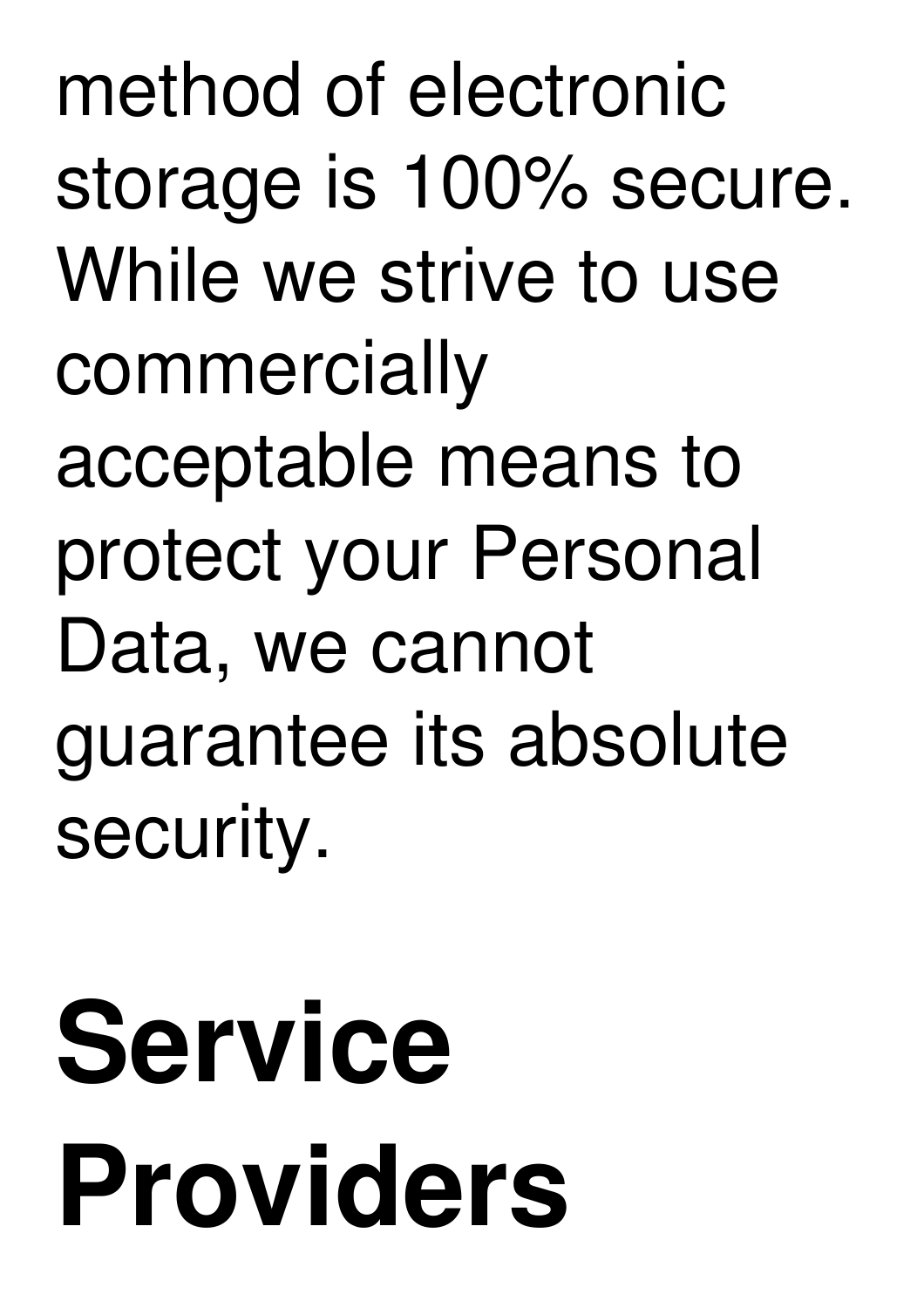We may employ third party companies and individuals to facilitate our Service ("Service Providers"), provide the Service on our behalf, perform Service-related services or assist us in analysing how our Service is used.

These third parties have access to your Personal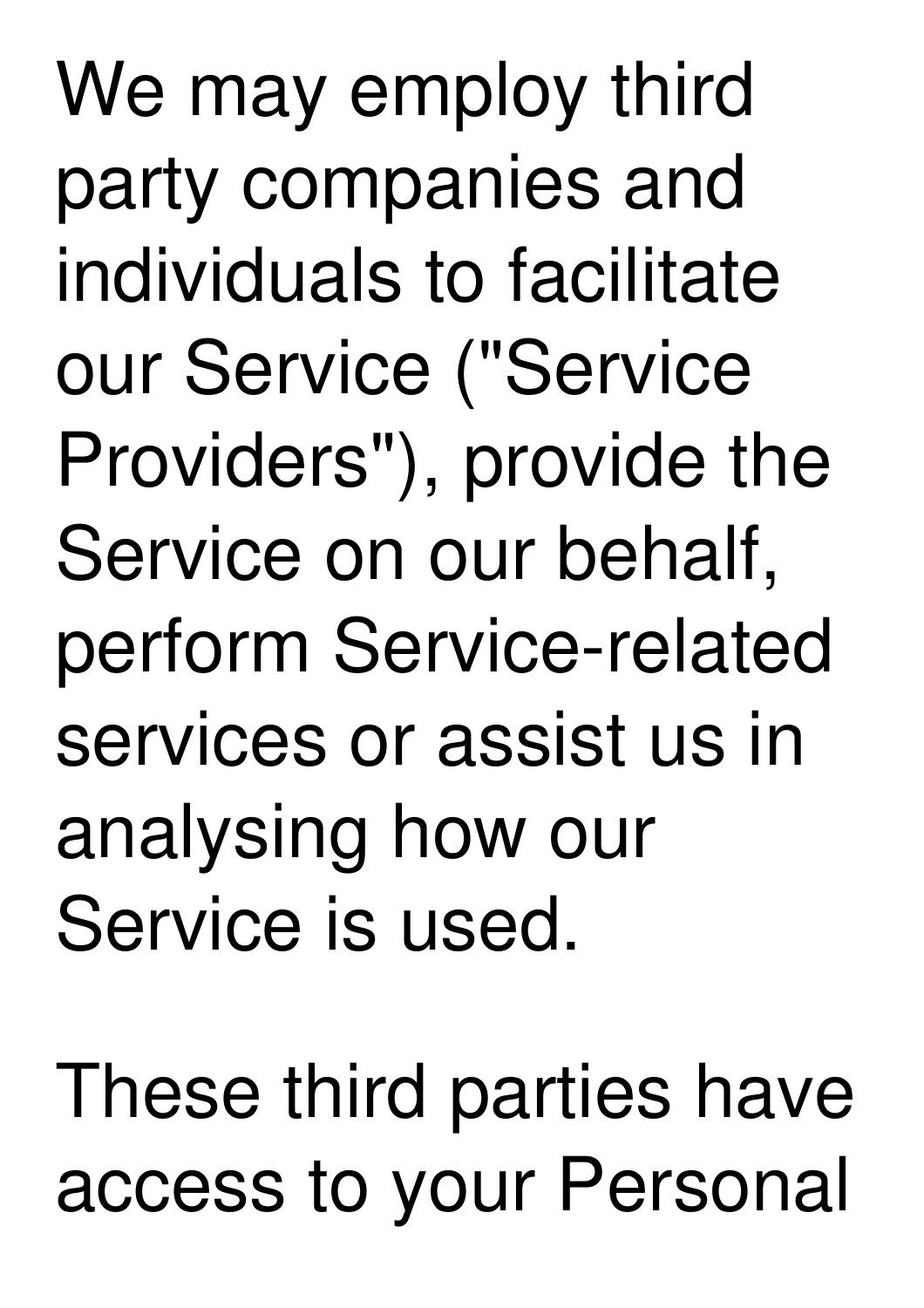Data only to perform these tasks on our behalf and are obligated not to disclose or use it for any other purpose.

## **Links to Other Sites**

Our Service may contain links to other sites that are not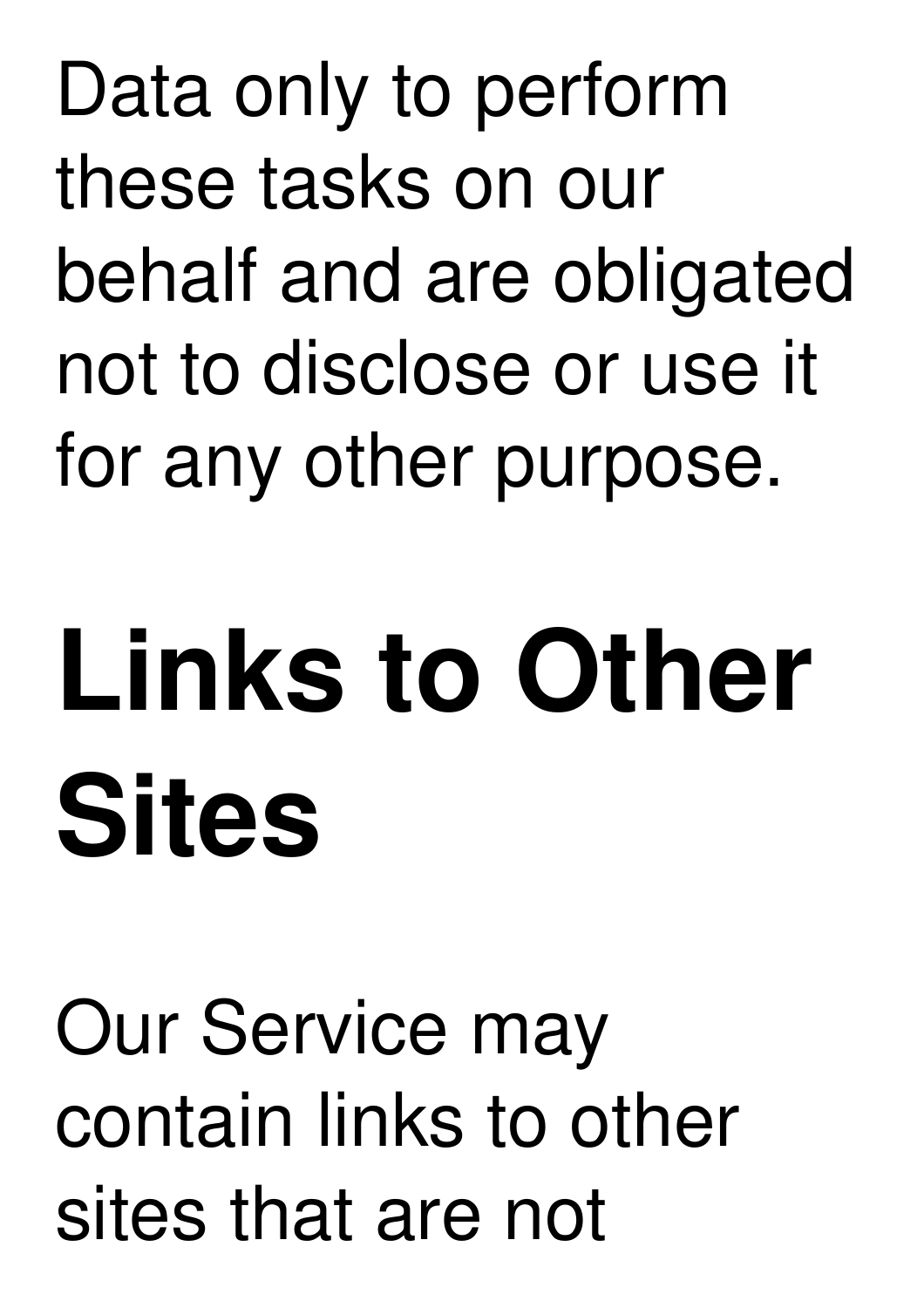operated by us. If you click a third party link, you will be directed to that third party's site. We strongly advise you to review the Privacy Policy of every site you visit.

We have no control over and assume no responsibility for the content, privacy policies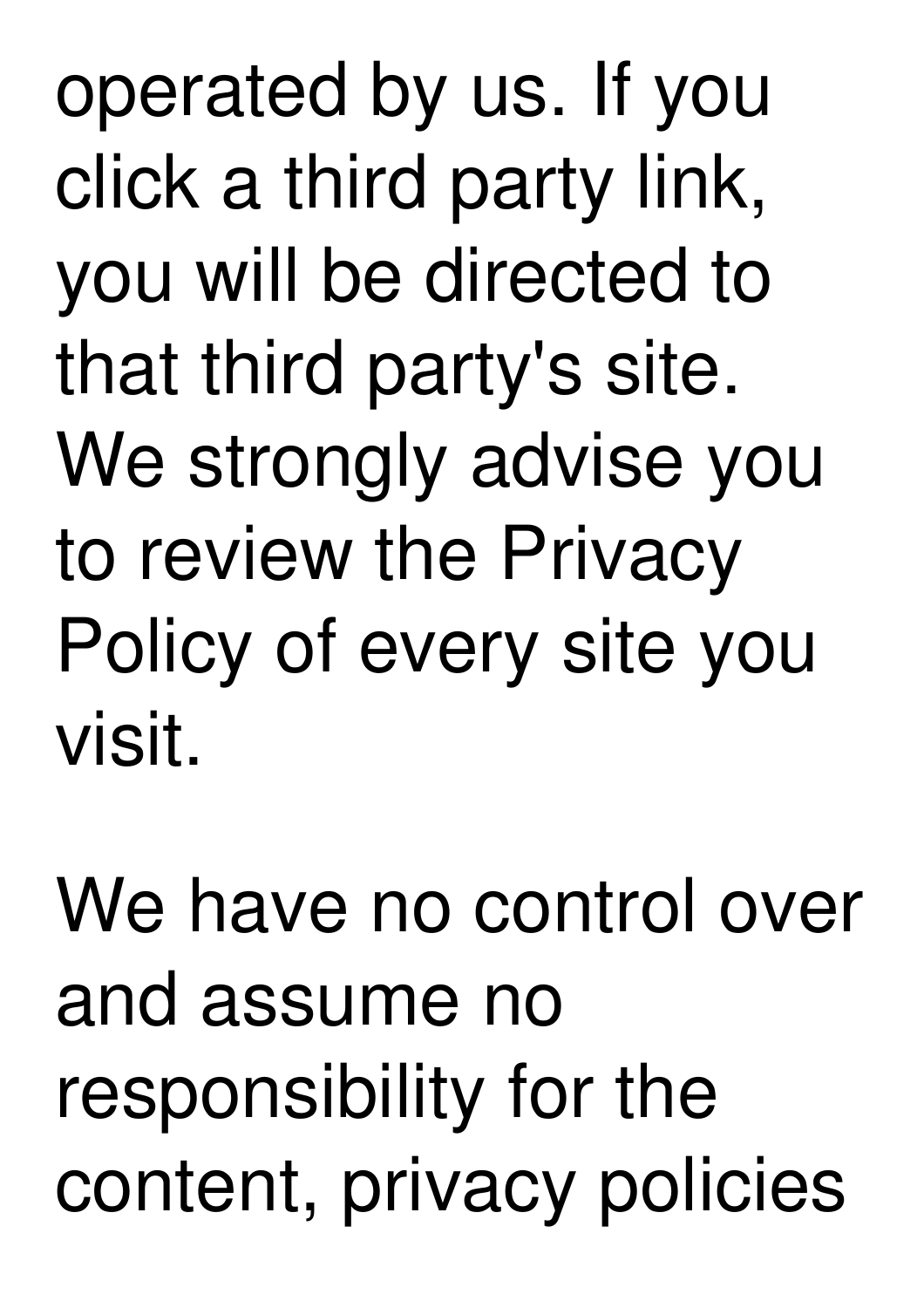or practices of any third party sites or services.

## **Children's Privacy**

Our Service does not address anyone under the age of 18 ("Children").

We do not knowingly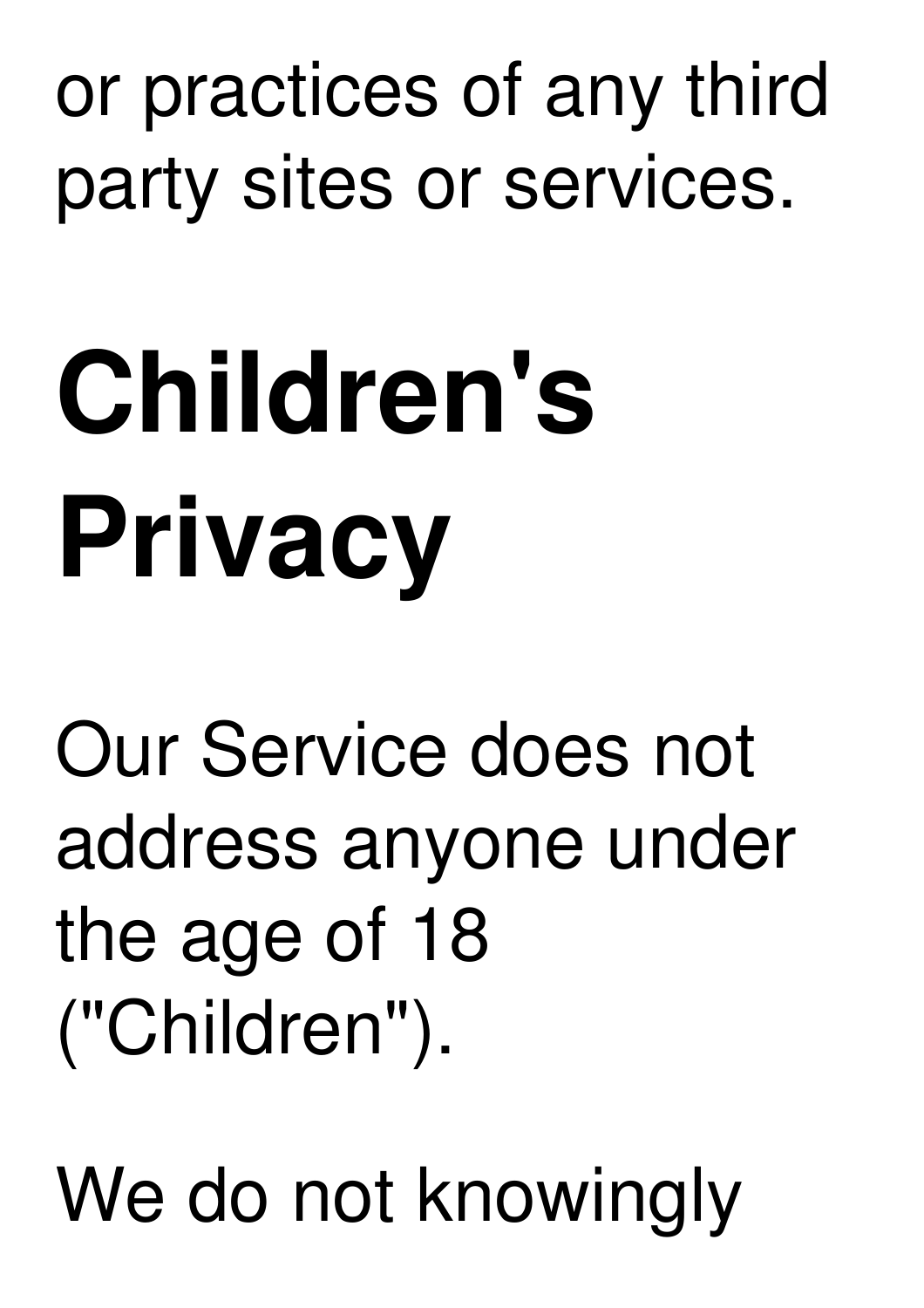collect personally identifiable information from anyone under the age of 18. If you are a parent or guardian and you are aware that your Child has provided us with Personal Data, please contact us. If we become aware that we have collected Personal Data from children without verification of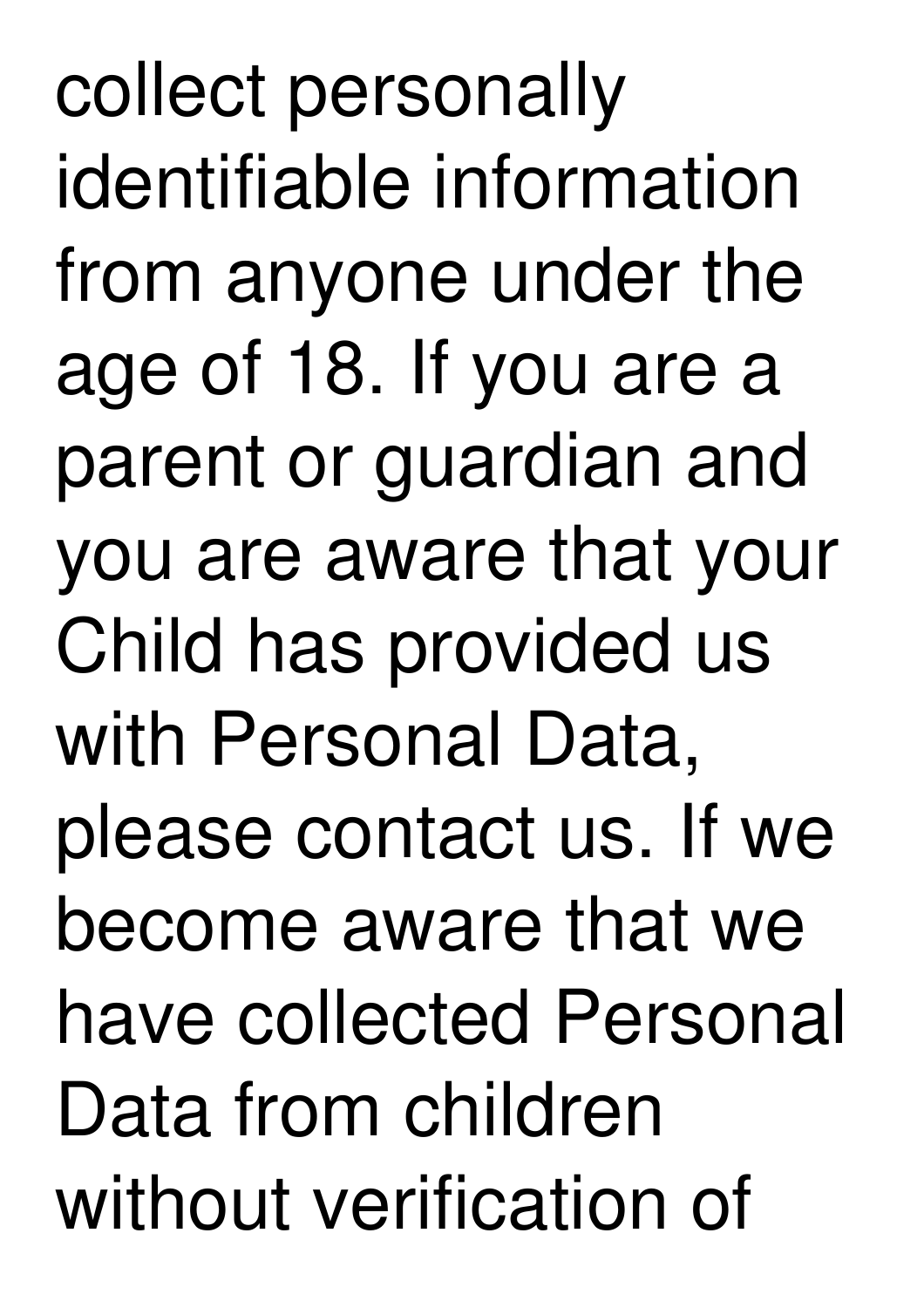parental consent, we take steps to remove that information from our servers.

## **Changes to This Privacy Policy**

We may update our Privacy Policy from time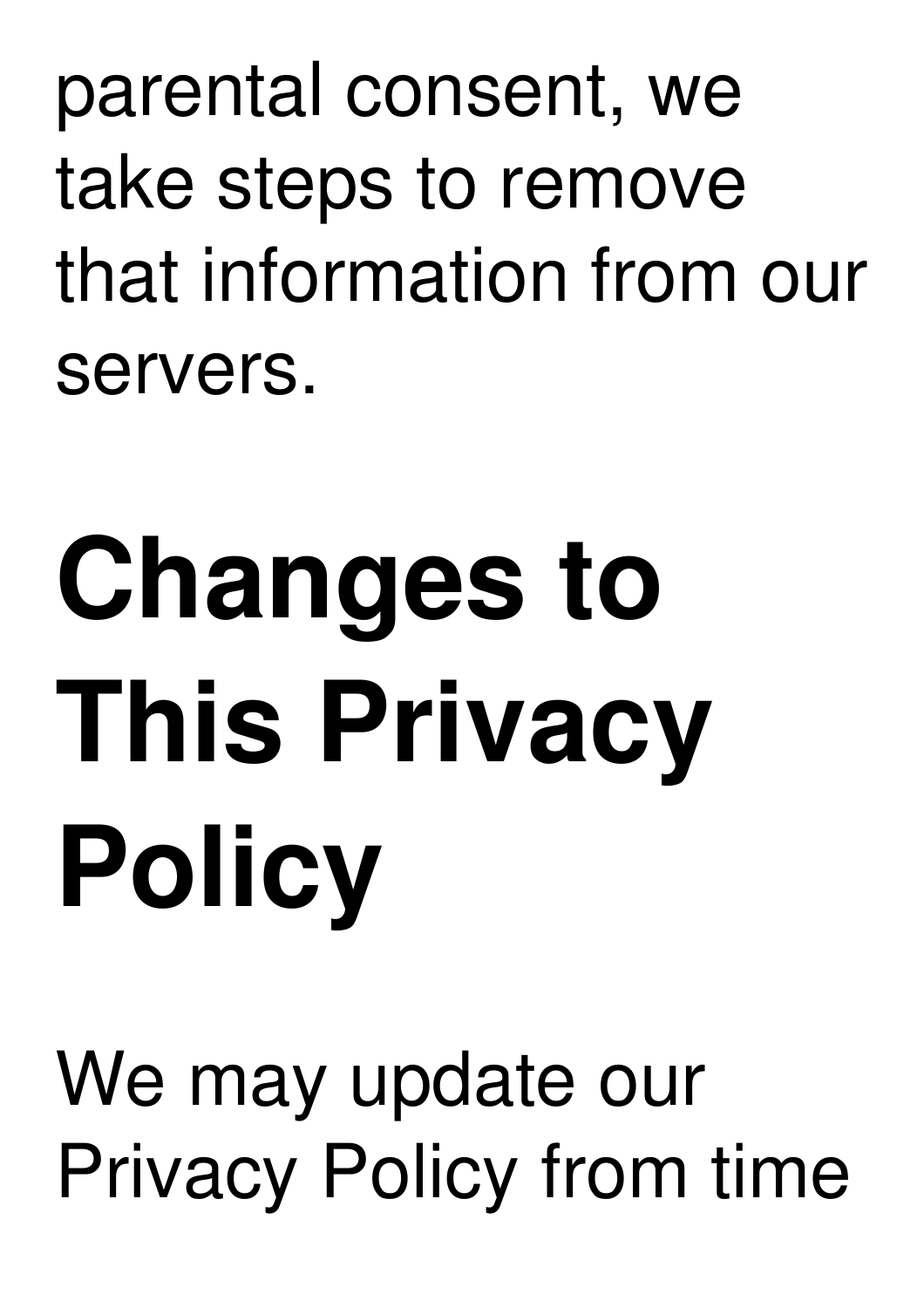to time. We will notify you of any changes by posting the new Privacy Policy on this page.

We will let you know via email and/or a prominent notice on our Service, prior to the change becoming effective and update the "effective date" at the top of this Privacy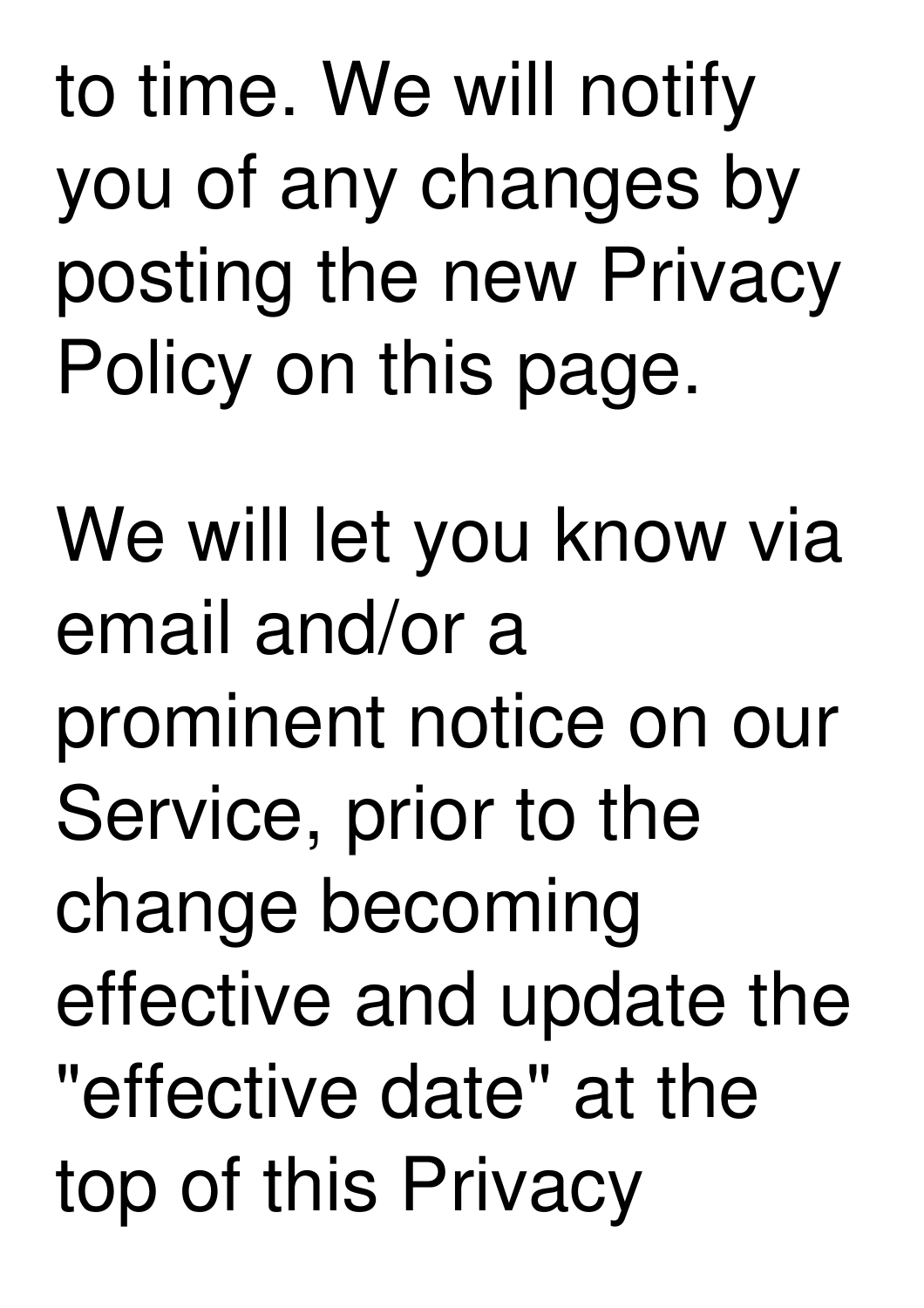### Policy.

### You are advised to review this Privacy Policy periodically for any changes. Changes to this Privacy Policy are effective when they are posted on this page.

### **Contact Us**